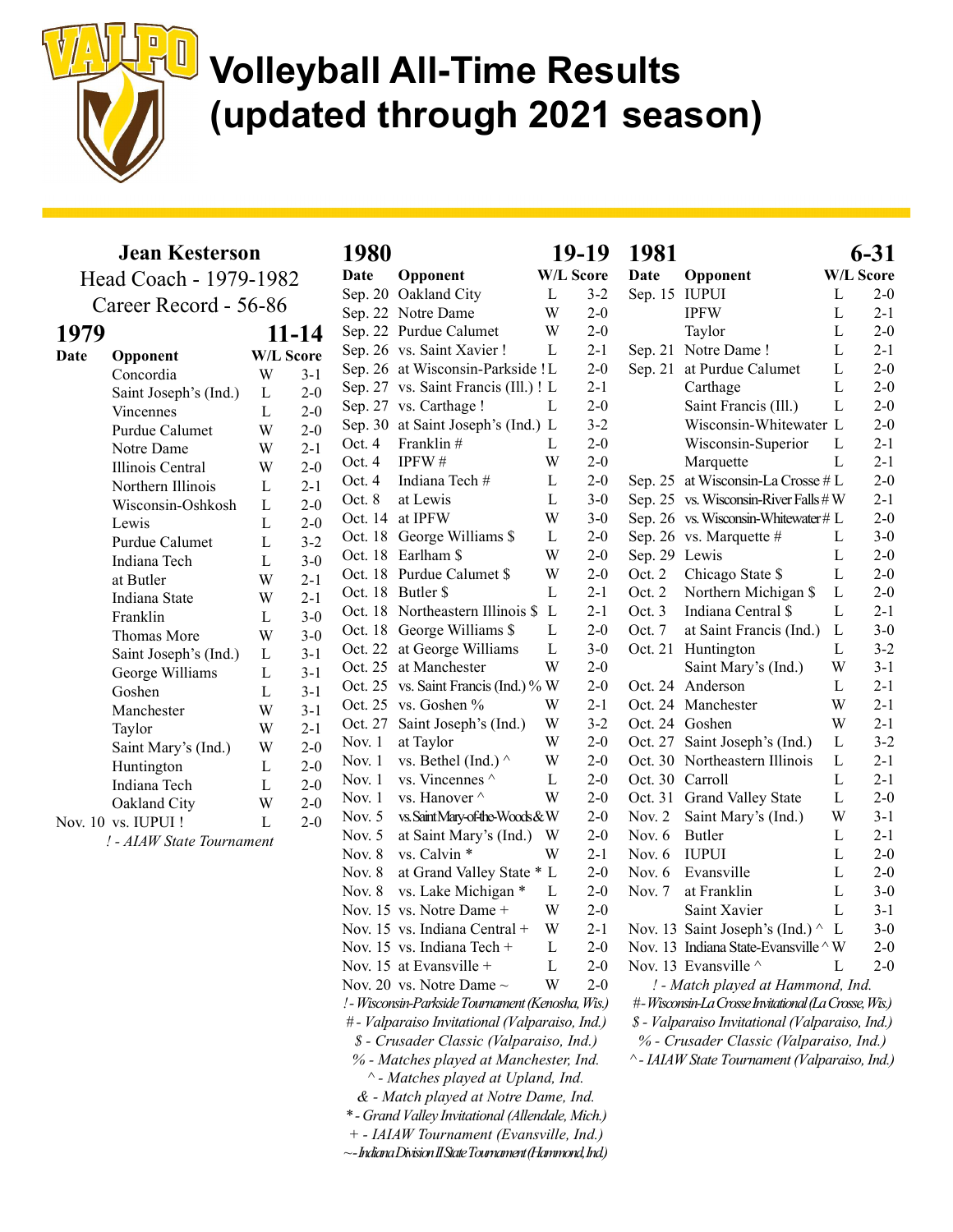

Sue Winebrenner Head Coach - 1983-1984 Career Record - 10-51 1983 4-24 (0-8) North Star Conference (9th/9)

#### $1982$  20.22

| ▴◞◡<br>Date | Opponent                                            |   |                      |  |  |  |  |  |  |
|-------------|-----------------------------------------------------|---|----------------------|--|--|--|--|--|--|
| Sep. 17     | vs. Marquette !                                     | W | W/L Score<br>$2 - 1$ |  |  |  |  |  |  |
| Sep. 17     | vs. Grand Valley State !                            | L | $2 - 0$              |  |  |  |  |  |  |
| Sep. 18     | vs. Carthage !                                      | W | $2-0$                |  |  |  |  |  |  |
| Sep. 18     | vs. Saint Francis (Ind.) !                          | L | 2-1                  |  |  |  |  |  |  |
| Sep. 20     | at DePaul                                           | W | $3-0$                |  |  |  |  |  |  |
| Sep. 22     | at Lewis                                            | L | $3-1$                |  |  |  |  |  |  |
| Sep. 25     | at Concordia                                        | L | $3-2$                |  |  |  |  |  |  |
| Sep. 28     | <b>IPFW</b>                                         | L | $3-1$                |  |  |  |  |  |  |
| Oct. 1      | Indiana Central #                                   | W | $2-0$                |  |  |  |  |  |  |
| Oct. 1      | Northeastern Illinois #                             | L | $2-0$                |  |  |  |  |  |  |
| Oct. 2      | Saint Joseph's (Ind.) #                             | L | $2 - 0$              |  |  |  |  |  |  |
| Oct. 2      | Marquette #                                         | W | $2-0$                |  |  |  |  |  |  |
| Oct. 2      | Indiana State #                                     | L | $2 - 0$              |  |  |  |  |  |  |
| Oct. 2      | Illinois Central #                                  | W | $2 - 0$              |  |  |  |  |  |  |
| Oct. 5      | at Butler                                           | L | 3-1                  |  |  |  |  |  |  |
| Oct. 9      | vs. Toledo \$                                       | L | 2-1                  |  |  |  |  |  |  |
| Oct. 9      | vs. Saint Francis (Ind.) \$ W                       |   | $2-1$                |  |  |  |  |  |  |
| Oct. 9      | vs. Marion \$                                       | W | $2-0$                |  |  |  |  |  |  |
| Oct. 9      | vs. Saint Joseph's (Ind.) \$ L                      |   | $2-0$                |  |  |  |  |  |  |
| Oct. 12     | at Indiana Central                                  | W | $2-1$                |  |  |  |  |  |  |
| Oct. 12     | vs. IUPUI %                                         | W | $2-1$                |  |  |  |  |  |  |
| Oct. 15     | vs. Kennedy-King $\wedge$                           | W | $2 - 0$              |  |  |  |  |  |  |
| Oct. 15     | at Purdue Calumet                                   | W | $2 - 0$              |  |  |  |  |  |  |
| Oct. 19     | Purdue Calumet                                      | W | $3-0$                |  |  |  |  |  |  |
| Oct. 21     | at Huntington                                       | W | $3-0$                |  |  |  |  |  |  |
| Oct. 23     | at Manchester                                       | W | $2 - 0$              |  |  |  |  |  |  |
| Oct. 23     | vs. Anderson &                                      | W | $2-0$                |  |  |  |  |  |  |
| Oct. 23     | vs. Goshen &                                        | W | $2-0$                |  |  |  |  |  |  |
| Oct. 26     | at Saint Joseph's (Ind.)                            | L | $3-0$                |  |  |  |  |  |  |
| Oct. 29     | vs. IPFW *                                          | W | $2-1$                |  |  |  |  |  |  |
| Oct. 29     | vs. Indiana Central *                               | L | $2-0$                |  |  |  |  |  |  |
| Oct. 30     | vs. Wright State *                                  | L | $2 - 0$              |  |  |  |  |  |  |
| Oct. 30     | vs. Miami (Ohio) *                                  | L | $2-0$                |  |  |  |  |  |  |
| Oct. 30     | vs. Morehead State *                                | L | $2 - 1$              |  |  |  |  |  |  |
| Nov. 5      | Northern Illinois +                                 | L | $2-0$                |  |  |  |  |  |  |
| Nov. $5$    | Milwaukee +                                         | L | $2 - 0$              |  |  |  |  |  |  |
| Nov. 6      | $DePaul +$                                          | L | 2-1                  |  |  |  |  |  |  |
| Nov. 6      | Carthage +                                          | W | 2-1                  |  |  |  |  |  |  |
| Nov. 6      | Wisconsin-Parkside +                                | L | $2-0$                |  |  |  |  |  |  |
| Nov. 6      | Wisconsin-Parkside +                                | L | $2 - 1$              |  |  |  |  |  |  |
| Nov. 8      | at Saint Mary's (Ind.)                              | W | $3 - 1$              |  |  |  |  |  |  |
| Nov. 10     | Notre Dame                                          | L | 3-1                  |  |  |  |  |  |  |
|             | ! - Wisconsin-Parkside Invitational (Kenosha, Wis.) |   |                      |  |  |  |  |  |  |
|             | # - Valparaiso Invitational (Valparaiso, Ind.)      |   |                      |  |  |  |  |  |  |
|             | \$ - IPFW Invitational (Fort Wayne, Ind.)           |   |                      |  |  |  |  |  |  |
|             | % - Match played at Indianapolis, Ind.              |   |                      |  |  |  |  |  |  |
|             | ^ - Match played at Hammond, Ind.                   |   |                      |  |  |  |  |  |  |
|             | & - Matches played at North Manchester, Ind.        |   |                      |  |  |  |  |  |  |

Date Opponent W/L Score Sep. 16 vs. Wisconsin-La Crosse !  $L = 2-0$ Sep. 16 vs. Carthage ! W 2-0 Sep. 17 vs. Saint Francis (Ill.) ! L 2-1 Sep. 17 vs. Marquette ! L 2-1 Sep. 17 at Wisconsin-Parkside ! L 2-0 Sep. 19 Saint Francis (Ill.) W 3-2 Sep. 21 DePaul L 3-2 Sep. 24 Dayton L 3-0 Sep. 28 at IPFW L 3-2 Sep. 30 Illinois Central  $\#$  L 2-0 Sep. 30 Indiana Central  $\#$  L 2-0 Oct. 1 Marquette  $\#$  W 2-1 Oct. 1 Northeastern Illinois  $# L$  2-1 Oct. 1 Saint Joseph's (Ind.)  $\#$  L 2-0 Oct. 5 at Loyola L 3-0 Oct. 10 at IUPUI L 3-0 Oct. 15 vs. Indiana Central \$ L 3-1 Oct. 15 at Saint Joseph's (Ind.)  $$ L 3-1$ Oct. 19 Huntington W 3-0 Oct. 26 Saint Mary's (Ind.) L 3-0 Oct. 29 at Notre Dame L 3-1 Nov. 5 IPFW L 3-2 Nov. 5 Evansville L 3-1 Nov. 9 at Saint Joseph's (Ind.) L 3-0 Nov. 12 at Butler % L 3-1 Nov. 12 vs. Xavier % L 3-0 Nov. 12 vs. Saint Louis % L 3-1 Nov. 18 vs. Butler  $\wedge$  L 3-0 ! - Wisconsin-Parkside Invitational (Kenosha, Wis.) # - Valparaiso Invitational (Valparaiso, Ind.) \$ - Saint Joseph's Invitational (Rensselaer, Ind.) % - Butler Invitational (Indianapolis, Ind.) ^ - North Star Conference Tournament (Dayton, Ohio)

#### 1984 6-27 (0-8)

|          | North Star Conference (9th/9)      |                |                  |
|----------|------------------------------------|----------------|------------------|
| Date     | Opponent                           |                | <b>W/L Score</b> |
| Sep. 12  | Notre Dame                         | L              | $3-0$            |
| Sep. 14  | vs. Bradley !                      | L              | $2 - 0$          |
| Sep. 14  | at Milwaukee !                     | L              | $2 - 0$          |
| Sep. 15  | vs. Northern Iowa!                 | L              | $2 - 0$          |
| Sep. 15  | vs. Indiana State !                | L              | $2 - 0$          |
| Sep. 17  | at Huntington                      | W              | $3 - 1$          |
| Sep. 19  | Loyola                             | L              | $3 - 1$          |
| Sep. 21  | at Ball State #                    | L              | $3 - 0$          |
| Sep. 22  | vs. Kansas State #                 | L              | $3-0$            |
| Sep. 22  | vs. Butler #                       | W              | $3-0$            |
| Sep. 25  | at Saint Francis (Ill.)            | L              | $3-0$            |
| Sep. 26  | Saint Joseph's (Ind.)              | W              | $3 - 0$          |
| Sep. 29  | at Butler                          | L              | $3 - 0$          |
| Oct. 3   | at Indiana State                   | L              | $3 - 2$          |
| Oct.7    | Saint Louis                        | L              | $3-1$            |
| Oct. 10  | at Bradley                         | L              | $3-0$            |
| Oct. 12  | vs. Bradley \$                     | L              | $3-0$            |
| Oct. 13  | vs. Loyola \$                      | L              | $3-1$            |
| Oct. 13  | at UIC \$                          | L              | $3-1$            |
| Oct. 17  | at DePaul                          | L              | $3 - 0$          |
| Oct. 20  | at IPFW                            | L              | $3 - 0$          |
| Oct. 24  | at Indiana Central                 | L              | $3-0$            |
| Oct. 26  | Xavier                             | L              | $3-0$            |
| Oct. 27  | Dayton                             | $\overline{L}$ | $3-0$            |
| Oct. 31  | at Eastern Illinois                | L              | $3 - 0$          |
| Nov. $2$ | Saint Joseph's (Ind.) % L          |                | $2 - 0$          |
| Nov. $2$ | Carthage %                         | W              | $3 - 1$          |
| Nov. $3$ | Wisconsin-Platteville %            | L              | $2 - 0$          |
| Nov. $3$ | Carthage %                         | W              | $3-1$            |
| Nov. 7   | at Saint Joseph's (Ind.) L         |                | $3 - 1$          |
| Nov. $9$ | at Evansville                      | L              | $3 - 1$          |
| Nov. 16  | vs. Dayton &                       | W              | $3-2$            |
|          | Nov. 17 vs. Xavier&                | L              | $3 - 0$          |
|          | ! - Panther Open (Milwaukee, Wis.) |                |                  |

# - Cardinal Connection Tournament (Muncie, Ind.) \$ - UIC Invitational (Chicago, Ill.) % - Crusader Classic (Valparaiso, Ind.) & - North Star Conference Tournament (Chicago, Ill.)

\* - Ball State Halloween Tournament (Muncie, Ind.) + - Crusader Classic (Valparaiso, Ind.)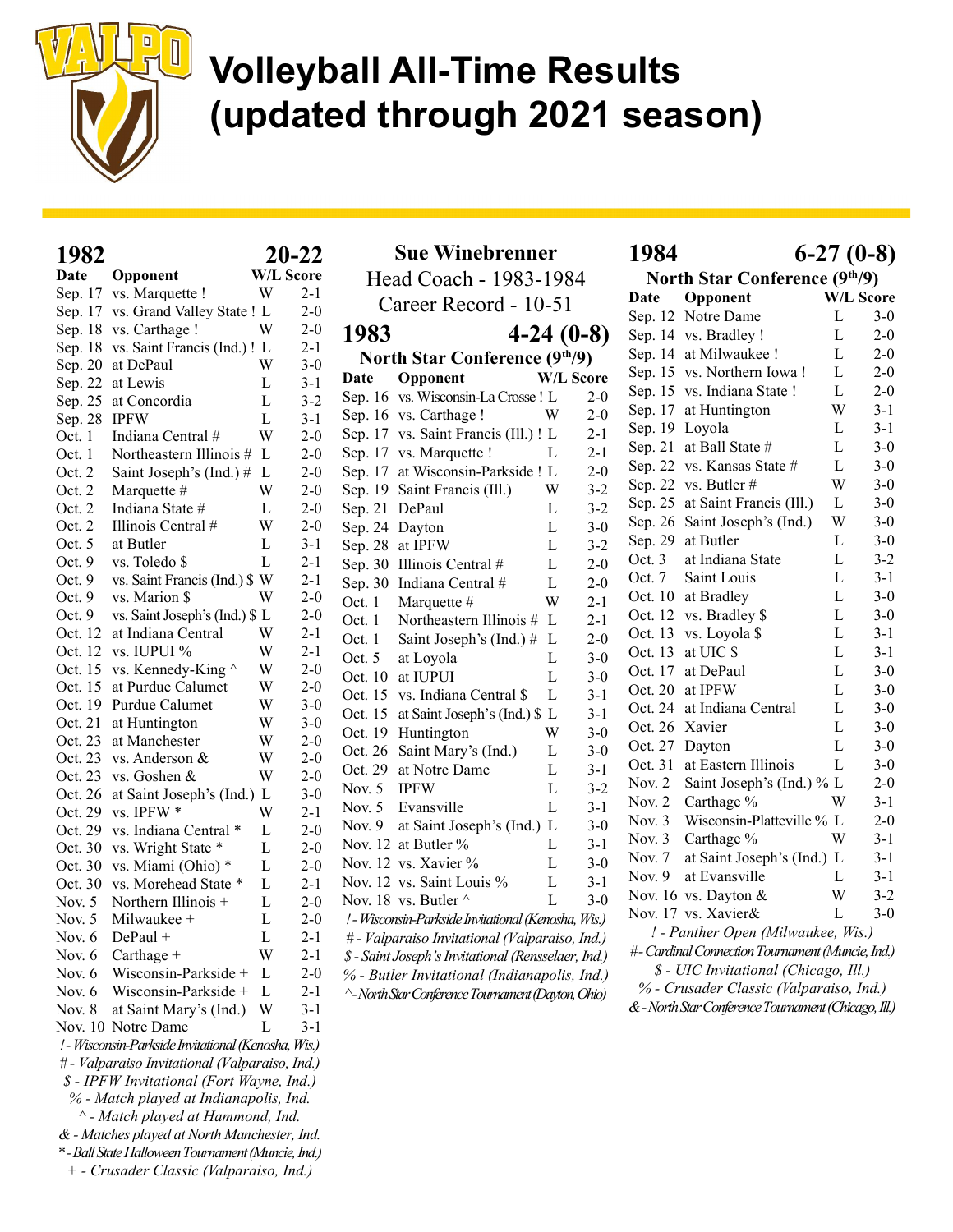

| Donna (Wiziecki) Briggs |                                                     |                  |         |  |  |  |  |  |  |  |  |  |
|-------------------------|-----------------------------------------------------|------------------|---------|--|--|--|--|--|--|--|--|--|
| Head Coach - 1985-1989  |                                                     |                  |         |  |  |  |  |  |  |  |  |  |
| Career Record - 41-120  |                                                     |                  |         |  |  |  |  |  |  |  |  |  |
| 1985                    | $6-17(1-7)$                                         |                  |         |  |  |  |  |  |  |  |  |  |
|                         | <b>North Star Conference (8th/9)</b>                |                  |         |  |  |  |  |  |  |  |  |  |
| Date                    | Opponent                                            | <b>W/L Score</b> |         |  |  |  |  |  |  |  |  |  |
| Sep. 21                 | at Indiana State                                    | L                | $3 - 0$ |  |  |  |  |  |  |  |  |  |
| Sep. 26                 | <b>Bradley</b>                                      | L                | $3-0$   |  |  |  |  |  |  |  |  |  |
| Sep. 28                 | at Marquette                                        | L                | $3-0$   |  |  |  |  |  |  |  |  |  |
| Oct. $5$                | Eastern Illinois                                    | L                | $3 - 2$ |  |  |  |  |  |  |  |  |  |
| Oct. 10                 | at Saint Louis                                      | L                | $3 - 1$ |  |  |  |  |  |  |  |  |  |
| Oct. 11                 | at Xavier                                           | L                | $3-0$   |  |  |  |  |  |  |  |  |  |
| Oct. 12                 | at Dayton                                           | W                | $3-0$   |  |  |  |  |  |  |  |  |  |
| Oct. 15                 | Indiana State                                       | W                | $3-0$   |  |  |  |  |  |  |  |  |  |
| Oct. 16                 | <b>Ball State</b>                                   | L                | $3 - 0$ |  |  |  |  |  |  |  |  |  |
| Oct. 23                 | at Loyola                                           | L                | $3-1$   |  |  |  |  |  |  |  |  |  |
| Oct. 25                 | Evansville                                          | L                | $3 - 2$ |  |  |  |  |  |  |  |  |  |
| Oct. 26                 | <b>Butler</b>                                       | L                | $3-0$   |  |  |  |  |  |  |  |  |  |
| Oct. 28                 | at Saint Joseph's (Ind.) W                          |                  | $3 - 1$ |  |  |  |  |  |  |  |  |  |
| Oct. 30                 | at Chicago State                                    | W                | $3-0$   |  |  |  |  |  |  |  |  |  |
| Nov. $2$                | DePaul                                              | L                | $3-0$   |  |  |  |  |  |  |  |  |  |
| Nov. $5$                | at UIC                                              | L                | $3-0$   |  |  |  |  |  |  |  |  |  |
| Nov. $7$                | at Notre Dame                                       | L                | $3-0$   |  |  |  |  |  |  |  |  |  |
| Nov. $8$                | at IPFW!                                            | L                | $3-0$   |  |  |  |  |  |  |  |  |  |
| Nov. $9$                | vs. Northern Kentucky!                              | $\mathbf{L}$     | $3-0$   |  |  |  |  |  |  |  |  |  |
| Nov. $9$                | vs. Ashland!                                        | L                | $3-0$   |  |  |  |  |  |  |  |  |  |
|                         | Nov. 10 Cleveland State                             | W                | $3 - 2$ |  |  |  |  |  |  |  |  |  |
| Nov. 15                 | vs. Dayton $#$                                      | W                | $3 - 1$ |  |  |  |  |  |  |  |  |  |
|                         | Nov. 15 vs. Evansville #                            | L                | $3 - 1$ |  |  |  |  |  |  |  |  |  |
|                         | ! - IPFW Classic (Fort Wayne, Ind.)                 |                  |         |  |  |  |  |  |  |  |  |  |
|                         | #-North Star Conference Tournament (St. Louis, Mo.) |                  |         |  |  |  |  |  |  |  |  |  |

1986 12-20 (2-2) North Star Conference (t-2nd/5) Date Opponent W/L Score Sep. 3 Loyola L 3-0 Sep. 5 vs. DePaul ! W 3-2 Sep. 6 at Northern Iowa! L 3-0 Sep. 6 vs. Drake ! L 3-1 Sep. 10 at Illinois Tech L 3-0 Sep. 12 Dayton W 3-0 Sep. 13 Marian  $\#$  W 3-0 Sep. 13 Lewis  $\#$  L 3-2 Sep. 13 Dayton  $\#$  W 3-1 Sep. 16 at Saint Joseph's (Ind.) L 3-1 Sep. 19 at Loyola \$ W 3-2 Sep. 20 vs. UIC \$ L 3-2 Sep. 20 vs. Marquette \$ L 3-1 Sep. 22 at Ball State L 3-0 Sep. 25 Notre Dame L 3-0 Sep. 27 at Butler L 3-2 Sep. 30 Lewis W 3-1 Oct. 7 at Saint Joseph's (Ind.) W 3-2 Oct. 9 at Purdue Calumet W 3-0 Oct. 10 at Indiana State % W 3-2 Oct. 11 vs. Northern Iowa % L 3-0 Oct. 14 Chicago State W 3-1 Oct. 21 at UIC L 3-1 Oct. 25 Marquette W 3-2 Oct. 29 at DePaul L 3-0 Nov. 4 at Saint Francis (Ill.) L 3-1 Nov. 5 UIC L 3-0 Nov. 8 at Eastern Illinois L 3-0 Nov. 14 vs. Dayton & W 3-1 Nov. 14 vs. Notre Dame & L 3-0 Nov. 15 vs. Marquette & L 3-2 Nov. 16 Virginia Tech L 3-1 ! - Panther Classic (Cedar Falls, Iowa) # - Valparaiso Invitational (Valparaiso, Ind.) \$ - Gettin' Set Invitational (Chicago, Ill.) % - Sycamore Classic (Terre Haute, Ind.)

& - North Star Conference Tournament (Chicago, Ill.)

1987 9-27 (1-4)

|          | North Star Conference (t-4 <sup>th</sup> /6) |                                                  |   |                  |  |  |  |  |  |  |  |  |
|----------|----------------------------------------------|--------------------------------------------------|---|------------------|--|--|--|--|--|--|--|--|
| Date     |                                              | Opponent                                         |   | <b>W/L Score</b> |  |  |  |  |  |  |  |  |
| Sep. 2   |                                              | Loyola                                           | L | 3-1              |  |  |  |  |  |  |  |  |
| Sep. 4   |                                              | vs. Cleveland State !                            | W | $3 - 0$          |  |  |  |  |  |  |  |  |
| Sep. 5   |                                              | vs. DePaul !                                     | L | $3 - 2$          |  |  |  |  |  |  |  |  |
| Sep. 5   |                                              | at Northern Iowa!                                | L | $3 - 0$          |  |  |  |  |  |  |  |  |
| Sep. 11  |                                              | Dayton #                                         | W | $3 - 0$          |  |  |  |  |  |  |  |  |
| Sep. 12  |                                              | Dayton #                                         | W | $3 - 0$          |  |  |  |  |  |  |  |  |
| Sep. 12  |                                              | Marian#                                          | L | $3 - 0$          |  |  |  |  |  |  |  |  |
| Sep. 12  |                                              | Lewis #                                          | L | $3-1$            |  |  |  |  |  |  |  |  |
| Sep. 15  |                                              | at Saint Mary's (Ind.)                           | L | $3 - 2$          |  |  |  |  |  |  |  |  |
| Sep. 17  |                                              | at Saint Joseph's (Ind.) W                       |   | $3 - 2$          |  |  |  |  |  |  |  |  |
| Sep. 18  |                                              | vs. Wisconsin-Parkside \$                        | L | $3 - 0$          |  |  |  |  |  |  |  |  |
| Sep. 19  |                                              | vs. Emporia \$                                   | L | $3 - 0$          |  |  |  |  |  |  |  |  |
| Sep. 19  |                                              | at Loyola \$                                     | L | $3 - 0$          |  |  |  |  |  |  |  |  |
| Sep. 22  |                                              | <b>Ball State</b>                                | L | $3-0$            |  |  |  |  |  |  |  |  |
| Oct. 2   |                                              | vs. Saint Louis %                                | L | $3 - 0$          |  |  |  |  |  |  |  |  |
| Oct. 3   |                                              | at Indiana State %                               | L | $3 - 2$          |  |  |  |  |  |  |  |  |
| Oct. 6   |                                              | Saint Joseph's (Ind.)                            | W | $3 - 1$          |  |  |  |  |  |  |  |  |
| Oct. 10  |                                              | Butler                                           | L | $3-0$            |  |  |  |  |  |  |  |  |
| Oct. 13  |                                              | at UIC                                           | L | $3 - 0$          |  |  |  |  |  |  |  |  |
| Oct. 14  |                                              | at Lewis                                         | L | $3-0$            |  |  |  |  |  |  |  |  |
| Oct. 19  |                                              | Purdue Calumet                                   | W | $3 - 0$          |  |  |  |  |  |  |  |  |
| Oct. 22  |                                              | at Chicago State                                 | W | $3 - 0$          |  |  |  |  |  |  |  |  |
| Oct. 27  |                                              | at Marquette                                     | L | $3 - 1$          |  |  |  |  |  |  |  |  |
| Oct. 30  |                                              | DePaul                                           | W | $3 - 1$          |  |  |  |  |  |  |  |  |
| Nov. $2$ |                                              | Saint Francis (Ill.)                             | L | $3 - 2$          |  |  |  |  |  |  |  |  |
| Nov. 5   |                                              | Louisville                                       | L | $3 - 1$          |  |  |  |  |  |  |  |  |
| Nov. 6   |                                              | at Wright State                                  | L | $3 - 0$          |  |  |  |  |  |  |  |  |
| Nov. 7   |                                              | at Dayton                                        | L | $3 - 0$          |  |  |  |  |  |  |  |  |
| Nov. 7   |                                              | vs. Akron ^                                      | L | $3 - 0$          |  |  |  |  |  |  |  |  |
| Nov. 10  |                                              | <b>UIC</b>                                       | L | $3 - 0$          |  |  |  |  |  |  |  |  |
| Nov. 13  |                                              | at Notre Dame                                    | L | $3-1$            |  |  |  |  |  |  |  |  |
|          |                                              | Nov. 14 Eastern Illinois                         | L | $3 - 1$          |  |  |  |  |  |  |  |  |
| Nov. 17  |                                              | at Northern Illinois                             | L | $3 - 0$          |  |  |  |  |  |  |  |  |
| Nov. 21  |                                              | at DePaul &                                      | W | $3-0$            |  |  |  |  |  |  |  |  |
|          |                                              | Nov. 22 vs. Northern Illinois &                  | L | $3-0$            |  |  |  |  |  |  |  |  |
|          |                                              | Nov. 22 vs. Dayton &                             | L | $2 - 0$          |  |  |  |  |  |  |  |  |
|          |                                              | ! - Northern Iowa Tournament (Cedar Falls, Iowa) |   |                  |  |  |  |  |  |  |  |  |
|          |                                              | # - Valparaiso Tournament (Valparaiso, Ind.)     |   |                  |  |  |  |  |  |  |  |  |
|          |                                              | \$ - Loyola Tournament (Chicago, Ill.)           |   |                  |  |  |  |  |  |  |  |  |

% - Indiana State Tournament (Terre Haute, Ind.)

^ - Match played at Dayton, Ohio

& - North Star Conference Tournament (Chicago, Ill.)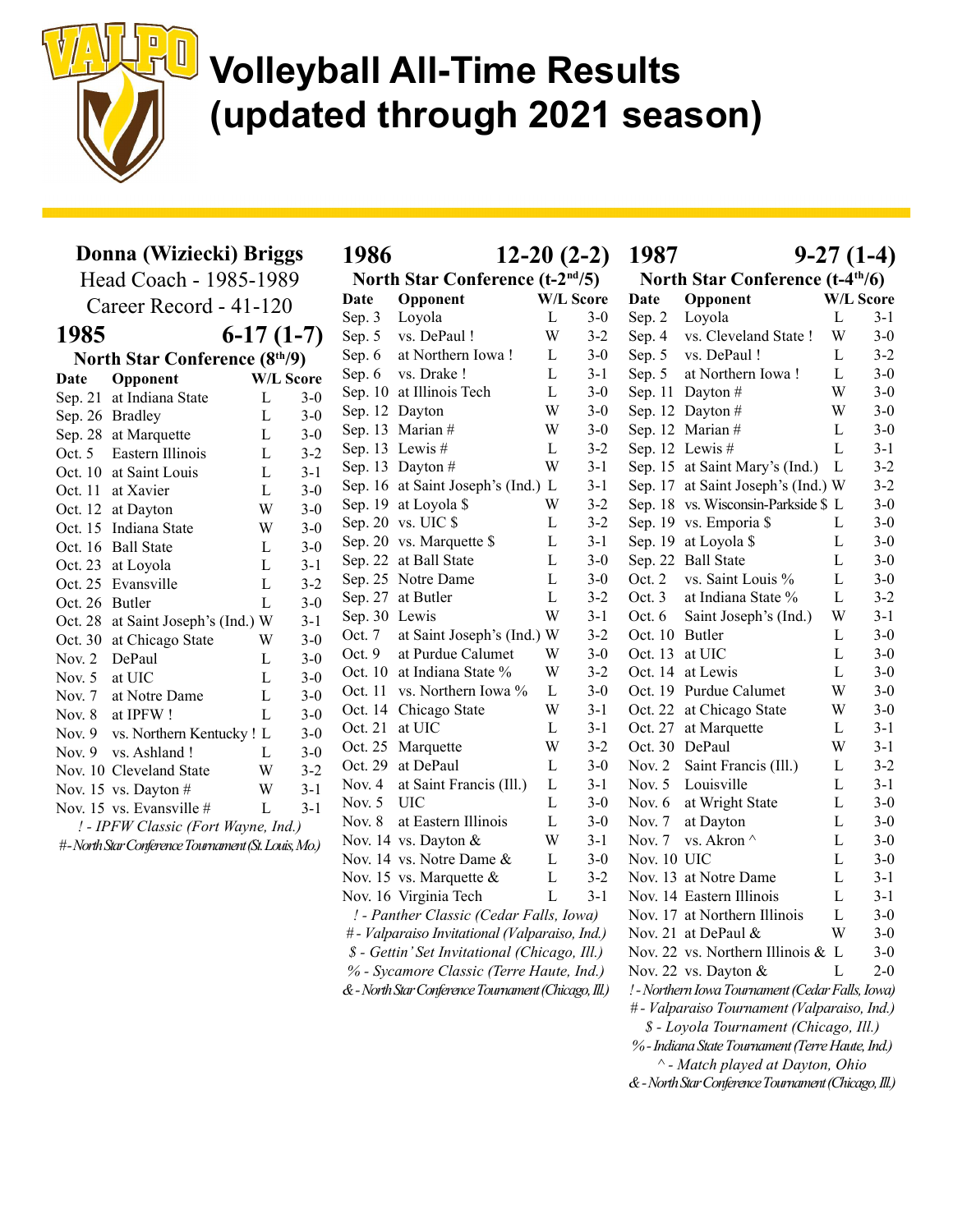

| 1988           |                                               | $7-31(3-4)$ |         | 1989<br>$7-25(1-5)$                        |                                                         |   |                        | <b>Cindy Harris</b>   |                                      |              |                  |
|----------------|-----------------------------------------------|-------------|---------|--------------------------------------------|---------------------------------------------------------|---|------------------------|-----------------------|--------------------------------------|--------------|------------------|
|                | North Star Conference (t-4 <sup>th</sup> /8)  |             |         | North Star Conference (6 <sup>th</sup> /7) |                                                         |   | Head Coach - 1990-1994 |                       |                                      |              |                  |
| Date           | Opponent                                      | W/L Score   |         | Opponent<br>W/L Score<br>Date              |                                                         |   |                        | Career Record - 92-79 |                                      |              |                  |
| Sep. 6         | Nat. College of Education L                   |             | $3-1$   | Sep. 6                                     | Toledo                                                  | W | $3 - 2$                |                       |                                      |              |                  |
| Sep. 8         | vs. Fresno State !                            | L           | $3 - 0$ | Sep. 8                                     | vs. Wright State !                                      | L | $3 - 0$                | 1990                  | $17-18(2-5)$                         |              |                  |
| Sep. 8         | vs. South Alabama!                            | L           | $3 - 2$ | Sep. 9                                     | at Michigan State !                                     | L | $3-0$                  |                       | <b>North Star Conference (6th/8)</b> |              |                  |
| Sep. 9         | at Memphis State !                            | L           | $3-0$   | Sep. 9                                     | vs. Toledo!                                             | L | $3 - 0$                | Date                  | Opponent                             |              | <b>W/L Score</b> |
| Sep. 9         | vs. New Mexico!                               | L           | $3-0$   |                                            | Sep. 15 at Wisconsin #                                  | L | $3-0$                  | Sep. 6                | Saint Louis                          | W            | $3-2$            |
|                | Sep. 10 vs. Clemson !                         | $\mathbf L$ | $3-1$   |                                            | Sep. 16 vs. Drake #                                     | W | $3 - 2$                | Sep. 7                | vs. Northeastern Illinois! W         |              | $3-0$            |
|                | Sep. 10 vs. Toledo!                           | L           | $3-1$   |                                            | Sep. 16 vs. Loyola #                                    | L | $3-0$                  | Sep. 8                | vs. Xavier !                         | W            | $3 - 2$          |
|                | Sep. 13 Chicago State                         | W           | For.    |                                            | Sep. 19 Ball State                                      | L | $3 - 0$                | Sep. 8                | at Indiana State !                   | L            | $3-0$            |
|                | Sep. 16 vs. Western Illinois #                | L           | $3-0$   | Sep. 26 Butler                             |                                                         | L | $3-0$                  |                       | Sep. 11 at Toledo                    | L            | $3-1$            |
|                | Sep. 17 vs. Toledo#                           | L           | $3 - 2$ |                                            | Sep. 29 at Evansville \$                                | L | $3 - 1$                |                       | Sep. 14 at Wisconsin #               | L            | $3-0$            |
|                | Sep. 17 at Bradley #                          | L           | $3-0$   |                                            | Sep. 30 vs. Eastern Illinois \$                         | L | $3-0$                  |                       | Sep. 15 vs. Iowa State #             | L            | $3-1$            |
|                | Sep. 17 vs. DePaul #                          | L           | $3-0$   |                                            | Sep. 30 vs. Tennessee Tech \$                           | L | $3 - 0$                |                       | Sep. 15 vs. Northeastern Illinois! W |              | $3 - 0$          |
|                | Sep. 20 at Ball State                         | L           | $3-0$   | Oct. 3                                     | Saint Joseph's (Ind.)                                   | W | $3-0$                  |                       | Sep. 19 at National-Louis            | W            | $3-1$            |
|                | Sep. 23 at Loyola \$                          | L           | $3 - 2$ | Oct. 4                                     | at Lewis                                                | L | $3 - 0$                |                       | Sep. 21 vs. Marquette \$             | L            | $3-1$            |
|                | Sep. 24 vs. Gonzaga \$                        | L           | $3-0$   | Oct. $6$                                   | at Saint Louis %                                        | L | $3-0$                  |                       | Sep. 22 vs. Akron \$                 | W            | $3-1$            |
|                | Sep. 24 vs. Green Bay \$                      | L           | $3 - 2$ | Oct. $7$                                   | vs. Austin Peay %                                       | W | $3 - 1$                |                       | Sep. 22 at Eastern Michigan \$ L     |              | $3 - 0$          |
|                | Sep. 27 at Saint Joseph's (Ind.) L            |             | $3 - 0$ | Oct. 10 DePaul                             |                                                         | L | $3-0$                  |                       | Sep. 28 vs. Saint Francis (Ill.) % L |              | $3-0$            |
| Oct. 2         | at Butler                                     | L           | $3 - 0$ |                                            | Oct. 12 at Illinois Tech                                | L | $3 - 0$                |                       | Sep. 29 vs. Evansville %             | W            | $3-0$            |
| Oct. $5$       | Lewis                                         | L           | $3-0$   | Oct. 21                                    | at Marquette                                            | L | $3 - 0$                |                       | Sep. 29 at Bradley %                 | W            | $3 - 2$          |
| Oct. $6$       | Indiana State                                 | L           | $3 - 2$ |                                            | Oct. 22 at Green Bay                                    | L | $3-1$                  | Oct. 3                | Northeastern Illinois                | W            | $3-0$            |
|                | Oct. 11 at DePaul                             | L           | $3-0$   |                                            | Oct. 24 at Northern Illinois                            | L | $3-1$                  | Oct. $5$              | at Loyola                            | $\mathbf{L}$ | $3 - 2$          |
|                | Oct. 13 Illinois Tech                         | L           | $3-0$   |                                            | Oct. 27 Cleveland State                                 | W | $3 - 2$                |                       | Oct. 10 at DePaul                    | L            | $3-0$            |
|                | Oct. 21 Marquette                             | W           | $3 - 2$ | Oct. 28 Akron                              |                                                         | L | $3-0$                  |                       | Oct. 11 Illinois Tech                | W            | $3 - 1$          |
|                | Oct. 22 Green Bay                             | W           | $3 - 2$ |                                            | Oct. 31 Saint Francis (Ill.)                            | L | $3 - 0$                | Oct. 13 Dayton        |                                      | W            | $3-1$            |
|                | Oct. 25 Northern Illinois                     | L           | $3 - 2$ | Nov. $3$                                   | at Ohio                                                 | W | $3 - 2$                |                       | Oct. 13 Dayton                       | L            | $3-0$            |
|                | Oct. 28 at Cleveland State                    | W           | $3-1$   | Nov. $4$                                   | at Wright State                                         | L | $3-0$                  |                       | Oct. 16 Northern Illinois            | $\mathbf L$  | $3 - 0$          |
|                | Oct. 29 at Akron                              | L           | $3-1$   | Nov. $4$                                   | vs. Dayton $\wedge$                                     | L | $3 - 1$                |                       | Oct. 21 Green Bay                    | W            | $3-1$            |
| Nov. 1         | at Saint Francis (Ill.)                       | L           | $3-0$   | Nov. $7$                                   | at UIC                                                  | L | $3-1$                  |                       | Oct. 23 at Saint Joseph's (Ind.) W   |              | $3 - 0$          |
| Nov. 4         | Dayton                                        | L           | $3 - 2$ | Nov. 14 Loyola                             |                                                         | L | $3 - 2$                |                       | Oct. 26 at Cleveland State           | W            | $3-0$            |
| Nov. 5 Dayton  |                                               | L           | $3-1$   |                                            | Nov. 18 DePaul &                                        | L | $3 - 0$                |                       | Oct. 27 at Akron                     | L            | $3-0$            |
| Nov. $6$       | at Eastern Illinois                           | L           | $3 - 0$ |                                            | Nov. 19 Cleveland State &                               | W | $3 - 1$                | Nov. $2$              | Wright State                         | L            | $3-0$            |
| Nov. $8$       | <b>UIC</b>                                    | L           | $3-1$   |                                            | Nov. 19 Northern Illinois &                             | L | $3 - 1$                | Nov. $6$              | <b>UIC</b>                           | L            | $3 - 2$          |
| Nov. 13 Loyola |                                               | L           | $3 - 0$ |                                            | ! - Spartan Classic (East Lansing, Mich.)               |   |                        |                       | Nov. 9 vs. Bradley $\wedge$          | W            | $3 - 1$          |
|                | Nov. 19 vs. Cleveland State % W               |             | $3-1$   |                                            | # - Wisconsin Tournament (Madison, Wis.)                |   |                        |                       | Nov. 10 at Butler ^                  | L            | $3-0$            |
|                | Nov. 19 at Northern Illinois $\%$ L           |             | $3-0$   |                                            | \$ - Evansville Tournament (Evansville, Ind.)           |   |                        |                       | Nov. 10 vs. Milwaukee $\wedge$       | L            | $3 - 2$          |
|                | Nov. 19 vs. DePaul %                          | W           | $3-1$   |                                            | % - Saint Louis Tournament (Saint Louis, Mo.)           |   |                        |                       | Nov. 13 Ball State                   | L            | $3 - 1$          |
|                | Nov. 20 vs. UIC %                             | L           | $3-0$   |                                            | ^ - Match played at Wright State University             |   |                        |                       | Nov. 17 vs. UIC $\&$                 | L            | $3-0$            |
|                | Nov. 20 vs. Akron %                           | W           | $2 - 0$ |                                            | & - North Star Conference Tournament (Valparaiso, Ind.) |   |                        |                       | Nov. 18 vs. Green Bay &              | W            | $3 - 1$          |
|                | ! - Memphis State Tournament (Memphis, Tenn.) |             |         |                                            |                                                         |   |                        |                       | Nov. 18 vs. Wright State &           | W            | $3 - 1$          |
|                | # - Bradley Tournament (Peoria, Ill.)         |             |         |                                            |                                                         |   |                        |                       | L. Sycamore Open (Terre Haute, Ind.) |              |                  |

\$ - Loyola Tournament (Chicago, Ill.) % - North Star Conference Tournament (DeKalb, Ill.)

# - Wisconsin Tournament (Madison, Wis.)

\$ - Ann Arbor News Tournament (Ypsilanti, Mich.)

% - Bradley Tournament (Peoria, Ill.)  $\wedge$  - Butler Tournament (Indianapolis, Ind.)

& - North Star Conference Tournament (Akron, Ohio)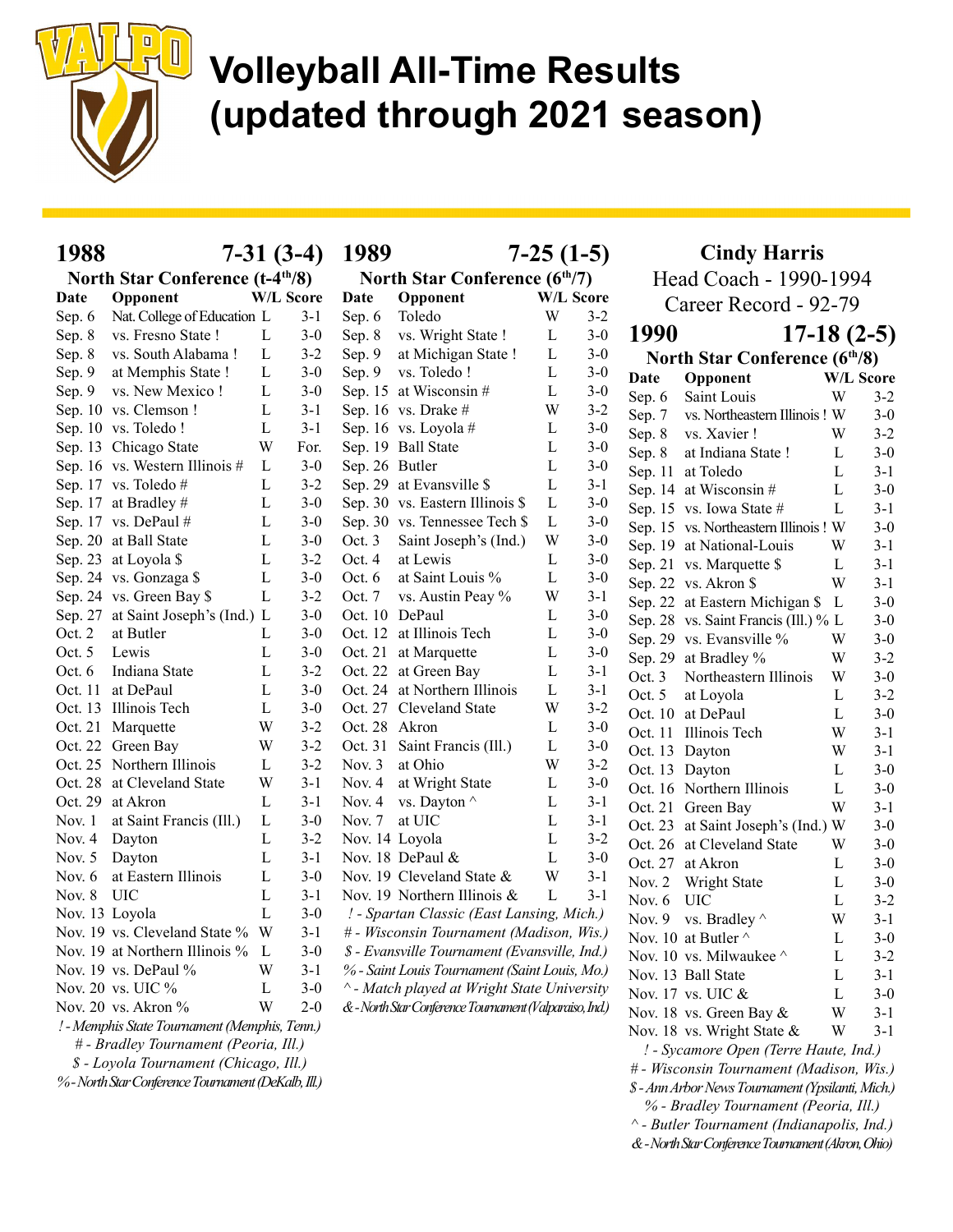

| 1991           | $24-12(5-1)$                                    |           |         | 1992           | $10-22(6-10)$                                     |              |                  | 1993          | $16-16(11-7)$                                         |                  |         |
|----------------|-------------------------------------------------|-----------|---------|----------------|---------------------------------------------------|--------------|------------------|---------------|-------------------------------------------------------|------------------|---------|
|                | North Star Conference (1 <sup>st</sup> /7)      |           |         |                | Mid-Continent Conference (6 <sup>th</sup> /9)     |              |                  |               | Mid-Continent Conference (t-4 <sup>th</sup> /10)      |                  |         |
| Date           | Opponent                                        | W/L Score |         | Date           | Opponent                                          |              | <b>W/L Score</b> | Date          | Opponent                                              | <b>W/L Score</b> |         |
| Sep. 4         | at Northeastern Illinois W                      |           | $3-0$   | Sep. 4         | Cincinnati!                                       | W            | $3 - 0$          | Sep. 1        | Notre Dame                                            | L                | $3-0$   |
| Sep. 6         | vs. Tennessee Tech !                            | W         | $3-0$   | Sep. 4         | New Orleans!                                      | L            | $3 - 1$          | Sep. 3        | at Iowa!                                              | L                | $3 - 0$ |
| Sep. 6         | vs. UAB !                                       | L         | $3-0$   | Sep. 5         | Xavier!                                           | L            | $3 - 0$          | Sep. 3        | vs. Evansville !                                      | W                | $3 - 0$ |
| Sep. 7         | vs. Green Bay!                                  | W         | $3-0$   | Sep. 5         | Baylor!                                           | L            | $3 - 1$          | Sep. 4        | vs. Ohio!                                             | L                | $3-0$   |
| Sep. 7         | at Butler!                                      | L         | $3 - 2$ |                | Sep. 11 vs. Marquette #                           | L            | $3 - 2$          | Sep. 4        | vs. Missouri !                                        | W                | $3 - 2$ |
|                | Sep. 10 National-Louis                          | W         | $3-0$   |                | Sep. 12 vs. Dayton #                              | L            | $3-1$            |               | Sep. 10 vs. Marquette #                               | L                | $3-0$   |
| Sep. 11 Toledo |                                                 | W         | $3-0$   |                | Sep. 12 at Akron #                                | L            | $3-0$            |               | Sep. 11 vs. Morehead State #                          | W                | $3 - 2$ |
|                | Sep. 13 at Eastern Illinois #                   | W         | $3-0$   |                | Sep. 18 vs. Loyola \$                             | L            | $3-0$            |               | Sep. 11 at Southern Illinois #                        | L                | $3 - 0$ |
|                | Sep. 13 vs. Arkansas State #                    | L         | $3-2$   |                | Sep. 18 vs. Nicholls State \$                     | $\mathbf L$  | $3-0$            |               | Sep. 14 at Northeastern Illinois W                    |                  | $3 - 1$ |
|                | Sep. 14 vs. Loyola #                            | L         | $3-1$   |                | Sep. 19 vs. Florida International \$ L            |              | $3 - 0$          |               | Sep. 17 Western Illinois *                            | W                | $3 - 1$ |
|                | Sep. 14 vs. Eastern Washington # L              |           | $3 - 2$ |                | Sep. 22 at Northeastern Illinois L                |              | $3 - 1$          |               | Sep. 18 Northern Illinois *                           | L                | $3 - 0$ |
|                | Sep. 20 Boston College \$                       | W         | $3-0$   |                | Sep. 25 at Green Bay *                            | $\mathbf{L}$ | $3 - 2$          |               | Sep. 21 at UIC*                                       | W                | $3 - 0$ |
|                | Sep. 21 Milwaukee \$                            | W         | $3-0$   |                | Sep. 26 at Milwaukee                              | W            | $3 - 0$          |               | Sep. 28 at Loyola                                     | L                | $3-1$   |
|                | Sep. 21 Bradley \$                              | W         | $3-0$   | Sep. 29 Loyola |                                                   | L            | $3 - 1$          | Oct. 1        | at Milwaukee *                                        | W                | $3-0$   |
|                | Sep. 27 vs. Northern Iowa %                     | L         | $3 - 1$ | Oct. 2         | Eastern Illinois *                                | L            | $3 - 0$          | Oct. 2        | at Green Bay *                                        | L                | $3-1$   |
|                | Sep. 28 at Milwaukee %                          | W         | $3-0$   | Oct. 3         | Wright State *                                    | L            | $3-0$            | Oct. 8        | Wright State *                                        | L                | $3 - 2$ |
| Oct. 3         | at Dayton                                       | W         | $3-0$   | Oct. 9         | at Cleveland State *                              | L            | $3 - 2$          | Oct. $9$      | Eastern Illinois *                                    | L                | $3-0$   |
| Oct. 4         | vs. Indiana State $^\wedge$                     | W         | $3-0$   | Oct. 13 UIC *  |                                                   | L            | $3 - 0$          |               | Oct. 12 at Butler                                     | L                | $3 - 0$ |
| Oct. 5         | at Xavier $\wedge$                              | L         | $3-0$   |                | Oct. 17 Green Bay *                               | W            | $3 - 2$          |               | Oct. 15 at Youngstown State *                         | W                | $3 - 0$ |
| Oct. 5         | vs. Southeast Missouri State ^ W                |           | $3-0$   |                | Oct. 20 Milwaukee                                 | W            | $3 - 0$          |               | Oct. 16 at Cleveland State *                          | W                | $3-0$   |
| Oct. 8         | at Notre Dame                                   | L         | $3-0$   |                | Oct. 23 Northeastern Illinois                     | W            | $3 - 1$          |               | Oct. 19 Milwaukee *                                   | W                | $3-0$   |
| Oct. 10        | at UIC                                          | W         | $3-1$   |                | Oct. 27 at UIC *                                  | W            | $3 - 2$          |               | Oct. 22 Green Bay *                                   | W                | $3 - 1$ |
|                | Oct. 15 at Illinois Tech                        | W         | 3-1     |                | Oct. 29 vs. Youngstown State *W                   |              | $3 - 0$          | Oct. 26 UIC * |                                                       | W                | $3 - 1$ |
|                | Oct. 18 Green Bay                               | W         | $3-0$   |                | Oct. 30 Youngstown State *                        | W            | $3 - 0$          |               | Oct. 29 Northeastern Illinois                         | W                | $3-1$   |
|                | Oct. 20 at Northern Illinois                    | W         | $3-1$   |                | Oct. 31 Cleveland State *                         | W            | $3 - 0$          |               | Oct. 31 at Marquette                                  | L                | $3-1$   |
|                | Oct. 25 Cleveland State                         | W         | $3-0$   | Nov. 4         | Butler                                            | L            | $3 - 1$          | Nov. $5$      | Cleveland State *                                     | W                | $3 - 0$ |
| Oct. 26 Akron  |                                                 | W         | $3-1$   | Nov. $6$       | at Western Illinois *                             | $\mathbf L$  | $3 - 1$          |               | Nov. 6 Youngstown State *                             | W                | $3 - 1$ |
| Oct. 29        | at Saint Francis (Ill.)                         | W         | $3-0$   | Nov. $7$       | at Northern Illinois *                            | L            | $3-0$            |               | Nov. 12 at Northern Illinois *                        | $\mathbf{L}$     | $3-0$   |
| Nov. 1         | at Wright State                                 | L         | $3-1$   |                | Nov. 13 at Wright State *                         | L            | $3-0$            |               | Nov. 13 at Western Illinois *                         | W                | $3 - 1$ |
| Nov. 2         | at Cincinnati                                   | W         | $3-0$   |                | Nov. 14 at Eastern Illinois *                     | L            | $3 - 2$          |               | Nov. 19 at Eastern Illinois *                         | L                | $3 - 1$ |
| Nov. 5         | at Chicago State                                | W         | $3-0$   |                | Nov. 20 Northern Illinois *                       | $\mathbf L$  | $3-0$            |               | Nov. 20 at Wright State *                             | L                | $3 - 2$ |
| Nov. 8         | Northeastern Illinois & W                       |           | $3-0$   |                | Nov. 21 Western Illinois *                        | W            | $3 - 0$          |               | Nov. 26 at Northern Illinois \$                       | L                | $3-0$   |
| Nov. $9$       | Marquette &                                     | W         | $3-0$   |                | ! - Popcorn Classic (Valparaiso, Ind.)            |              |                  |               | ! - Hawkeye Invitational (Iowa City, Iowa)            |                  |         |
|                | Nov. 16 DePaul                                  | L         | $3-0$   |                | # - Akron Invitational (Akron, Ohio)              |              |                  |               | # - Saluki Invitational (Carbondale, Ill.)            |                  |         |
|                | Nov. 23 vs. Wright State $\sim$                 | L         | $3-1$   |                | \$ - UIC/Quality Inn Invitational (Chicago, Ill.) |              |                  |               | \$-Mid-Continent Conference Tournament (DeKalb, Ill.) |                  |         |
|                | Nov. 24 vs. UIC $\sim$                          | L         | $3 - 1$ |                | * - indicates Mid-Continent Conference match      |              |                  |               | * - indicates Mid-Continent Conference match          |                  |         |
|                | ! - Butler Tournament (Indianapolis, Ind.)      |           |         |                |                                                   |              |                  |               |                                                       |                  |         |
|                | # - Eastern Illinois Classic (Charleston, Ill.) |           |         |                |                                                   |              |                  |               |                                                       |                  |         |
|                | \$ - Valparaiso Classic (Valparaiso, Ind.)      |           |         |                |                                                   |              |                  |               |                                                       |                  |         |

^ - Xavier Tournament (Cincinnati, Ohio) & - Crusader Invitational (Valparaiso, Ind.)

% - Milwaukee Tournament (Milwaukee, Wis.)

~ - North Star Conference Tournament (Cleveland, Ohio)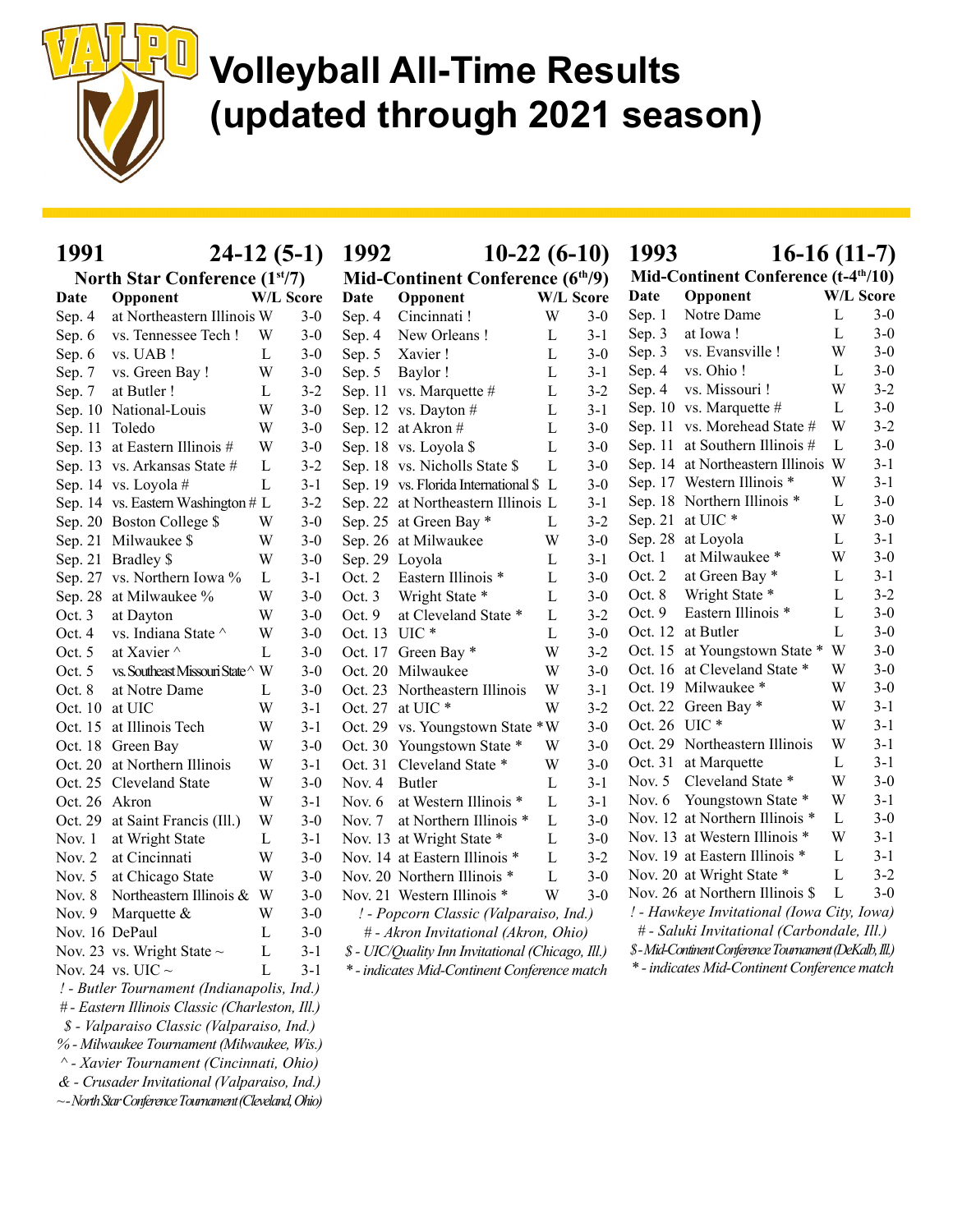

#### 1994 25-11 (9-1) Mid-Continent Conference (t-1st/6 West) Date Opponent W/L Score Sep. 1 at Notre Dame L 3-0 Sep. 2 Marquette ! W 3-2 Sep. 2 Iowa State ! L 3-0 Sep. 3 Southeast Missouri State ! L 3-2 Sep. 3 West Virginia ! L 3-1 Sep. 9 vs. Chicago State # W 3-0 Sep. 9 vs. Eastern Michigan  $# W$  3-0 Sep. 10 vs. Xavier  $\#$  W 3-2 Sep. 10 at Toledo  $\#$  W 3-1 Sep. 14 at UIC W 3-0 Sep. 16 vs. Loyola  $\ell$  L 3-1 Sep. 17 at Indiana \$ L 3-0 Sep. 17 vs. James Madison \$ W 3-0 Sep. 20 Butler L 3-0 Sep. 21 at Chicago State \* W 3-0 Sep. 23 Charleston Southern W 3-0 Sep. 27 at Milwaukee W 3-1 Sep. 30 Eastern Illinois \* W 3-2 Oct. 1 Western Illinois \* W 3-0 Oct. 4 at Northeastern Illinois \* W 3-0 Oct. 7 vs. Bradley % L 3-2 Oct. 8 vs. Indiana State % W 3-1 Oct. 8 vs. Southeast Missouri State % W 3-0 Oct. 14 at UMKC \* W 3-0 Oct. 18 Milwaukee W 3-2 Oct. 21 Kent State W 3-0 Oct. 22 Chicago State \* W 3-0 Oct. 22 Northeastern Illinois \* W 3-0 Oct. 29 at Western Illinois \* W 3-0 Oct. 30 at Eastern Illinois \* L 3-1 Nov. 6 UMKC \* W 3-0 Nov. 9 UIC W 3-0 Nov. 12 at Northern Illinois L 3-0 Nov. 18 vs. Central Connecticut St.  $\wedge$  W 3-0 Nov. 19 vs. Youngstown State  $\wedge$  W 3-0 Nov. 26 at Idaho & L 3-0 ! - Popcorn Classic (Valparaiso, Ind.) # - Toledo Tournament (Toledo, Ohio) \$ - Indiana Tournament (Bloomington, Ind.) % - Loyola Invitational (Chicago, Ill.) ^ - Mid-Continent Conference Tournament (Charleston, Ill.) & - NCAA Tournament Play-in Match (Moscow, Idaho) \* - indicates Mid-Continent Conference match

Hawley Pemberton Head Coach - 1995

Career Record - 17-7

#### Michelle Wilson

Head Coach - 1995 Career Record - 7-3

| 1995            | $24-10(9-1)$                                             |        |                  |          | Aug. 31 at Alabama!                                      | L           | $3 - 2$ |
|-----------------|----------------------------------------------------------|--------|------------------|----------|----------------------------------------------------------|-------------|---------|
|                 | Mid-Continent Conference (t-1 <sup>st</sup> /6 West)     |        |                  | Sep. $6$ | vs. Wake Forest #                                        | W           | $3 - 0$ |
| Date            | Opponent                                                 |        | W/L Score        | Sep. $7$ | at Ohio#                                                 | W           | 3-2     |
| Sep. 1          | vs. Utah!                                                | L      | $3-0$            | Sep. $7$ | vs. West Virginia #                                      | L           | $3 - 2$ |
| Sep. 2          | at Iowa State!                                           | L      | $3 - 0$          |          | Sep. 13 vs. Morehead State \$                            | W           | $3 - 0$ |
| Sep. 2          | vs. Western Michigan ! L                                 |        | $3 - 2$          |          | Sep. 14 at Wright State \$                               | W           | $3 - 2$ |
| Sep. 8          | vs. UMKC#                                                | W      | $3 - 0$          |          | Sep. 14 vs. Virginia Tech \$                             | W           | $3 - 0$ |
| Sep. 8          | vs. Green Bay #                                          | W      | $3-1$            | Sep. 20  | at Loyola                                                | W           | $3-1$   |
| Sep. 9          | vs. Southeast Missouri State # W                         |        | $3 - 0$          | Sep. 21  | at UIC                                                   | W           | $3 - 1$ |
| Sep. 9          | at Saint Louis #                                         | L      | $3 - 2$          |          | Sep. 25 at Butler                                        | L           | $3 - 0$ |
| Sep. 12 UIC     |                                                          | W      | $3 - 0$          |          | Sep. 27 vs. James Madison %                              | W           | $3 - 0$ |
|                 | Sep. 15 vs. Marshall \$                                  | W      | $3 - 0$          |          | Sep. 27 vs. Morgan State %                               | W           | $3 - 0$ |
|                 | Sep. 15 at Wright State \$                               | L      | $3 - 2$          |          | Sep. 28 vs. Princeton %                                  | W           | $3-0$   |
|                 | Sep. 16 vs. Navy \$                                      | W      | $3 - 0$          |          | Sep. 28 vs. Seton Hall %                                 | W           | $3 - 0$ |
|                 | Sep. 16 vs. Indiana \$                                   | L      | $3-0$            |          | Sep. 28 at Delaware %                                    | W           | $3-0$   |
| Sep. 22 DePaul  |                                                          | W      | $3 - 0$          | Oct. 1   | at Milwaukee                                             | L           | $3 - 0$ |
|                 | Sep. 28 at Kansas State                                  | L      | $3 - 1$          | Oct. 4   | at Northeastern Illinois *                               | W           | $3-1$   |
|                 | Sep. 29 at UMKC*                                         | W      | $3 - 0$          | Oct. $5$ | at Chicago State *                                       | W           | $3-0$   |
| Oct. 6          | Chicago State *                                          | W      | $3 - 0$          |          | Oct. 11 UMKC*                                            | W           | $3 - 0$ |
| Oct. 7          | Northeastern Illinois * W                                |        | $3-0$            |          |                                                          | L           |         |
|                 | Oct. 10 Milwaukee                                        | W      | $3 - 0$          |          | Oct. 15 at Western Michigan                              | W           | $3 - 1$ |
|                 | Oct. 13 Eastern Illinois *<br>Oct. 14 Western Illinois * | W<br>W | $3-0$<br>$3 - 1$ |          | Oct. 19 Western Illinois *                               |             | $3 - 0$ |
|                 | Oct. 15 Bucknell                                         | W      | $3 - 1$          |          | Oct. 22 at Bradley                                       | W           | $3-1$   |
|                 | Oct. 17 at Marquette                                     | W      | $3 - 1$          |          | Oct. 26 at Western Illinois *                            | W           | $3 - 1$ |
|                 | Oct. 20 UMKC*                                            | W      | $3-0$            |          | Oct. 29 at Northern Illinois                             | $\mathbf L$ | $3 - 1$ |
| Oct. 21 Buffalo |                                                          | W      | $3-0$            | Nov. $2$ | at UMKC*                                                 | L           | $3 - 2$ |
|                 | Oct. 28 at Eastern Illinois *                            | L      | $3 - 1$          | Nov. $5$ | at Toledo                                                | W           | $3 - 1$ |
|                 | Oct. 29 at Western Illinois *                            | W      | $3-0$            | Nov. 8   | Chicago State *                                          | W           | $3 - 0$ |
| Nov. $1$        | at UIC                                                   | W      | $3-1$            |          | Nov. 9 Northeastern Illinois *                           | W           | $3 - 1$ |
|                 | Nov. 4 at Northeastern Illinois *                        | W      | $3 - 0$          |          | Nov. 16 at Western Kentucky                              | L           | $3 - 0$ |
| Nov. 5          | at Chicago State *                                       | W      | $3-0$            |          | Nov. 17 at Cincinnati                                    | W           | $3 - 2$ |
| Nov. 11 Butler  |                                                          | L      | $3-0$            |          | Nov. 23 Buffalo ^                                        | W           | $3 - 0$ |
| Nov. 14 Loyola  |                                                          | W      | $3 - 0$          |          | Nov. 24 Troy State ^                                     | W           | $3 - 1$ |
|                 | Nov. 17 vs. Troy State %                                 | W      | $3 - 0$          |          | Nov. 29 at Southeast Missouri State & L                  |             | $3 - 1$ |
|                 | Nov. 18 vs. Eastern Illinois $\%$                        | W      | $3-1$            |          | ! - Alabama Tournament (Tuscaloosa, Ala.)                |             |         |
|                 | Nov. 25 at Northern Iowa $\wedge$                        | L      | $3-0$            |          | # - Bobcat Invitational (Athens, Ohio)                   |             |         |
|                 | ! - Iowa State Tournament (Ames, Iowa)                   |        |                  |          | \$ - Nike Challenge (Dayton, Ohio)                       |             |         |
|                 | # - Saint Louis Tournament (Saint Louis, Mo.)            |        |                  |          | % - Delaware Tournament (Newark, Del.)                   |             |         |
|                 | \$ - Blocksport Challenge (Dayton, Ohio)                 |        |                  |          | ^-Mid-Continent Conference Tournament (Valparaiso, Ind.) |             |         |
|                 | %-Mid-Continent Conference Tournament (Youngstown, Ohio) |        |                  |          | &-NCAA Tournament Play-in Match (Cape Girardeau, Mo.)    |             |         |
|                 | ^- NCAA Tournament Play-in Match (Cedar Falls, Iowa)     |        |                  |          | * - indicates Mid-Continent Conference match             |             |         |
|                 | * - indicates Mid-Continent Conference match             |        |                  |          |                                                          |             |         |

#### Nona Richardson

Head Coach - 1996-1998

Career Record - 49-46 1996 26-9 (7-1) Mid-Continent Conference (1st/5 West) Date Opponent W/L Score

|         | -рроте                                                   |              |         |
|---------|----------------------------------------------------------|--------------|---------|
|         | Aug. 30 vs. Lamar!                                       | W            | $3-2$   |
|         | Aug. 31 vs. New Orleans!                                 | W            | $3-0$   |
|         | Aug. 31 at Alabama!                                      | $\mathbf{L}$ | $3 - 2$ |
| Sep. 6  | vs. Wake Forest #                                        | W            | $3 - 0$ |
| Sep. 7  | at Ohio#                                                 | W            | $3 - 2$ |
| Sep. 7  | vs. West Virginia #                                      | $\mathbf L$  | $3 - 2$ |
|         | Sep. 13 vs. Morehead State \$                            | W            | $3 - 0$ |
|         | Sep. 14 at Wright State \$                               | W            | $3 - 2$ |
|         | Sep. 14 vs. Virginia Tech \$                             | W            | $3 - 0$ |
|         | Sep. 20 at Loyola                                        | W            | $3-1$   |
| Sep. 21 | at UIC                                                   | W            | $3-1$   |
| Sep. 25 | at Butler                                                | L            | $3-0$   |
| Sep. 27 | vs. James Madison %                                      | W            | $3-0$   |
|         | Sep. 27 vs. Morgan State %                               | W            | $3 - 0$ |
|         | Sep. 28 vs. Princeton %                                  | W            | $3 - 0$ |
|         | Sep. 28 vs. Seton Hall %                                 | W            | $3 - 0$ |
| Sep. 28 | at Delaware %                                            | W            | $3-0$   |
| Oct. 1  | at Milwaukee                                             | L            | $3-0$   |
| Oct. 4  | at Northeastern Illinois *                               | W            | $3 - 1$ |
| Oct. 5  | at Chicago State *                                       | W            | $3 - 0$ |
| Oct. 11 | UMKC*                                                    | W            | $3 - 0$ |
| Oct. 15 | at Western Michigan                                      | $\mathbf L$  | $3 - 1$ |
|         | Oct. 19 Western Illinois *                               | W            | $3-0$   |
| Oct. 22 | at Bradley                                               | W            | $3-1$   |
| Oct. 26 | at Western Illinois *                                    | W            | $3 - 1$ |
| Oct. 29 | at Northern Illinois                                     | $\mathbf L$  | $3 - 1$ |
| Nov. 2  | at UMKC <sup>*</sup>                                     | L            | $3 - 2$ |
| Nov. 5  | at Toledo                                                | W            | $3 - 1$ |
| Nov. 8  | Chicago State *                                          | W            | $3 - 0$ |
| Nov. 9  | Northeastern Illinois *                                  | W            | $3 - 1$ |
|         | Nov. 16 at Western Kentucky                              | L            | $3-0$   |
|         | Nov. 17 at Cincinnati                                    | W            | $3 - 2$ |
|         | Nov. 23 Buffalo ^                                        | W            | $3-0$   |
|         | Nov. 24 Troy State $\wedge$                              | W            | $3-1$   |
|         | Nov. 29 at Southeast Missouri State & L                  |              | $3-1$   |
|         | ! - Alabama Tournament (Tuscaloosa, Ala.)                |              |         |
|         | # - Bobcat Invitational (Athens, Ohio)                   |              |         |
|         | \$ - Nike Challenge (Dayton, Ohio)                       |              |         |
|         | % - Delaware Tournament (Newark, Del.)                   |              |         |
|         | ^-Mid-Continent Conference Tournament (Valparaiso, Ind.) |              |         |
|         | &-NCAA Tournament Play-in Match (Cape Girardeau, Mo.)    |              |         |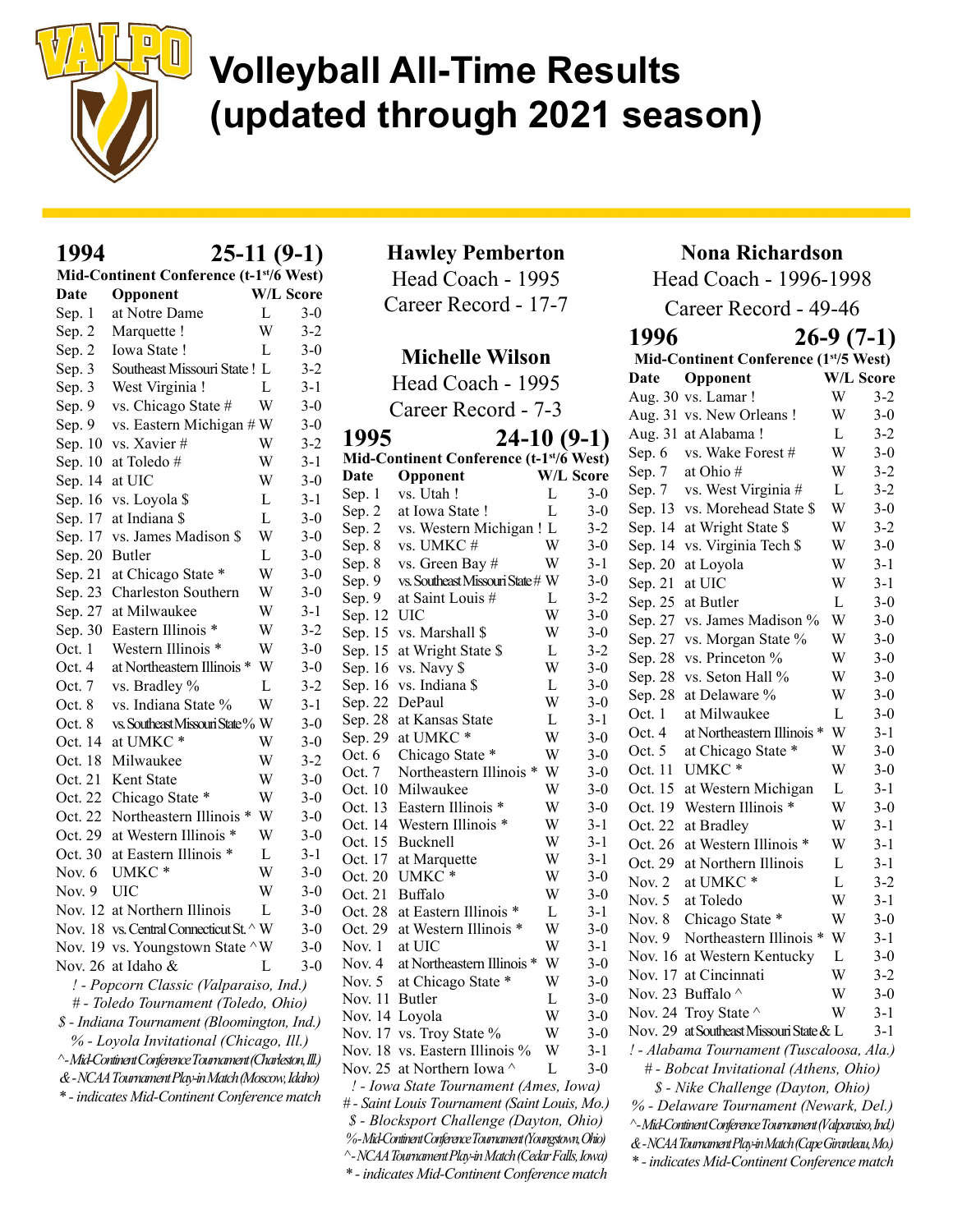

| 1997        | $13-19(5-1)$                                                |              |                  |                                  | 1998<br>$10-18(7-5)$                                  |              |                  |                        | <b>Becky Madden</b>                                |              |                  |  |  |
|-------------|-------------------------------------------------------------|--------------|------------------|----------------------------------|-------------------------------------------------------|--------------|------------------|------------------------|----------------------------------------------------|--------------|------------------|--|--|
|             | Mid-Continent Conference (t-1 <sup>st</sup> /4 East)        |              |                  | Mid-Continent Conference (3rd/7) |                                                       |              |                  | Head Coach - 1999-2001 |                                                    |              |                  |  |  |
| Date        | Opponent                                                    |              | <b>W/L Score</b> | Date                             | Opponent                                              |              | <b>W/L Score</b> |                        | Career Record - 29-63                              |              |                  |  |  |
|             | Aug. 29 at Western Michigan ! L                             |              | $3 - 1$          | Sep. 1                           | Notre Dame                                            | L            | $3-0$            |                        |                                                    |              |                  |  |  |
|             | Aug. 29 vs. Bowling Green!                                  | L            | $3 - 0$          | Sep. 4                           | at Miami (Ohio)!                                      | $\mathbf L$  | $3 - 0$          | 1999                   |                                                    |              | $8-20(6-8)$      |  |  |
|             | Aug. 30 vs. Marquette !                                     | L            | $3 - 2$          | Sep. 5                           | vs. Wright State !                                    | W            | $3 - 1$          |                        | Mid-Continent Conference (t-4 <sup>th</sup> /8)    |              |                  |  |  |
|             | Sep. 5 Western Kentucky #                                   | L            | $3 - 1$          | Sep. 5                           | vs. Evansville !                                      | L            | $3 - 1$          | <b>Date</b>            | Opponent                                           |              | <b>W/L Score</b> |  |  |
| Sep. $6$    | Eastern Kentucky #                                          | W            | $3 - 1$          |                                  | Sep. 11 DePaul #                                      | L            | $3 - 1$          | Sep. 1                 | at Notre Dame                                      | $\mathbf L$  | $3-0$            |  |  |
|             | Sep. 6 Bradley #                                            | L            | $3 - 1$          |                                  | Sep. 12 Georgetown #                                  | $\mathbf L$  | $3 - 0$          | Sep. 3                 | vs. Saint Louis !                                  | L            | $3 - 0$          |  |  |
|             | Sep. 12 vs. Eastern Illinois \$                             | L            | $3 - 0$          |                                  | Sep. 12 Charleston Southern # W                       |              | $3 - 0$          | Sep. 3                 | at Southwest Missouri State! L                     |              | $3 - 0$          |  |  |
|             | Sep. 13 at Wright State \$                                  | L            | $3 - 1$          |                                  | Sep. 15 Green Bay                                     | W            | $3 - 0$          | Sep. 4                 | vs. Tennessee-Martin! L                            |              | $3-0$            |  |  |
|             | Sep. 13 vs. Eastern Michigan \$ L                           |              | $3 - 0$          |                                  | Sep. 25 at UMKC*                                      | L            | $3 - 1$          | Sep. 4                 | vs. Western Illinois!                              | W            | $3 - 2$          |  |  |
| Sep. 16 UIC |                                                             | L            | $3 - 1$          |                                  | Sep. 26 at Oral Roberts *                             | L            | $3 - 1$          |                        | Sep. 10 DePaul #                                   | $\mathbf L$  | $3 - 1$          |  |  |
|             | Sep. 19 vs. North Texas %                                   | L            | $3 - 2$          |                                  | Sep. 29 at Milwaukee                                  | L            | $3 - 0$          |                        | Sep. 11 Eastern Michigan #                         | $\mathbf L$  | $3 - 0$          |  |  |
|             | Sep. 20 vs. New Orleans %                                   | L            | $3-0$            | Oct. 3                           | at IUPUI <sup>*</sup>                                 | W            | $3-1$            |                        | Sep. 11 Middle Tennessee State # W                 |              | $3-1$            |  |  |
|             | Sep. 20 at Oral Roberts %                                   | $\mathbf L$  | $3-0$            | Oct. 7                           | at DePaul                                             | L            | $3-0$            | Sep. 14 UIC            |                                                    | L            | $3 - 0$          |  |  |
|             | Sep. 23 Western Illinois                                    | W            | $3-0$            | Oct. 9                           | Oakland                                               | $\mathbf L$  | $3-0$            |                        | Sep. 21 Green Bay                                  | L            | $3-1$            |  |  |
| Oct. $2$    | <b>UMKC</b>                                                 | L            | $3 - 1$          |                                  | Oct. 10 Youngstown State *                            | W            | $3 - 1$          |                        | Sep. 26 Western Illinois *                         | W            | $3 - 2$          |  |  |
| Oct. 4      | at Western Illinois                                         | L            | $3 - 2$          |                                  | Oct. 16 Western Illinois *                            | W            | $3 - 2$          |                        | Sep. 28 Chicago State *                            | W            | $3-1$            |  |  |
| Oct. 7      | Milwaukee                                                   | $\mathbf{L}$ | $3-0$            |                                  | Oct. 17 Chicago State *                               | W            | $3-0$            | Oct. 2                 | IUPUI *                                            | W            | $3 - 1$          |  |  |
|             | Oct. 10 at Buffalo *                                        | $\mathbf L$  | $3 - 1$          |                                  | Oct. 23 at Youngstown State *                         | $\mathbf{L}$ | $3 - 0$          | Oct. 3                 | Butler                                             | L            | $3 - 0$          |  |  |
|             | Oct. 11 vs. Youngstown State $\wedge^*$ W                   |              | $3-0$            |                                  | Oct. 24 at Oakland                                    | $\mathbf L$  | $3 - 2$          | Oct. 8                 | at Oakland*                                        | W            | $3-1$            |  |  |
|             | Oct. 12 vs. Central Connecticut State ^* W                  |              | $3-0$            |                                  | Oct. 30 Oral Roberts *                                | $\mathbf L$  | $3 - 0$          | Oct. 9                 | at Youngstown State *                              | L            | $3-0$            |  |  |
|             | Oct. 14 DePaul                                              | L            | $3 - 0$          |                                  | Oct. 31 UMKC*                                         | W            | $3 - 2$          |                        | Oct. 12 Indiana State                              | L            | $3-0$            |  |  |
|             | Oct. 18 at UMKC                                             | W            | $3-0$            | Nov. $3$                         | at Indiana State                                      | $\mathbf L$  | $3-0$            |                        | Oct. 15 at UMKC*                                   | L            | $3 - 0$          |  |  |
|             | Oct. 21 Loyola                                              | L            | $3-0$            | Nov. $6$                         | at Chicago State *                                    | W            | $3 - 0$          |                        | Oct. 16 at Oral Roberts *                          | L            | $3 - 1$          |  |  |
|             | Oct. 24 at Northeastern Illinois W                          |              | $3 - 0$          | Nov. $7$                         | at Western Illinois *                                 | $\Gamma$     | $3 - 2$          |                        | Oct. 22 Youngstown State *                         | $\mathbf{L}$ | $3 - 1$          |  |  |
|             | Oct. 25 at Chicago State                                    | W            | $3 - 0$          | Nov. 11 at UIC                   |                                                       | L            | $3-0$            |                        | Oct. 23 Oakland *                                  | W            | $3 - 2$          |  |  |
|             | Oct. 31 at Youngstown State * W                             |              | $3-0$            |                                  | Nov. 14 IUPUI *                                       | W            | $3-0$            |                        | Oct. 29 at Chicago State *                         | W            | $3 - 0$          |  |  |
| Nov. 1      | vs. Central Connecticut St. &* W                            |              | $3-0$            |                                  | Nov. 15 at Loyola                                     | $\mathbf{L}$ | $3 - 1$          |                        | Oct. 30 at Western Illinois *                      | L            | $3 - 2$          |  |  |
| Nov. $2$    | vs. Buffalo &*                                              | W            | $3 - 2$          |                                  | Nov. 20 vs. Youngstown State \$ L                     |              | $3-0$            | Nov. $5$               | Oral Roberts *                                     | $\mathbf L$  | $3-0$            |  |  |
| Nov. $4$    | Toledo                                                      | W            | $3 - 2$          |                                  | ! - Miami-Bob Evans Invitational (Oxford, Ohio)       |              |                  | Nov. 6                 | UMKC <sup>*</sup>                                  | $\mathbf L$  | $3 - 0$          |  |  |
| Nov. $8$    | Chicago State                                               | W            | $3-0$            |                                  | # - Popcorn Classic (Valparaiso, Ind.)                |              |                  | Nov. 7                 | Syracuse                                           | $\mathbf L$  | $3 - 0$          |  |  |
|             | Nov. 14 Northeastern Illinois                               | W            | $3 - 0$          |                                  | \$-Mid-Continent Conference Tournament (Tulsa, Okla.) |              |                  | Nov. 12 Loyola         |                                                    | $\mathbf L$  | $3-0$            |  |  |
|             | Nov. 21 vs. Oral Roberts $\sim$                             | L            | $3-0$            |                                  | * - indicates Mid-Continent Conference match          |              |                  |                        | Nov. 13 at IUPUI *                                 | $\mathbf{L}$ | $3 - 1$          |  |  |
|             | ! - WMU Earlybird Invitational (Kalamazoo, Mich.)           |              |                  |                                  |                                                       |              |                  |                        | ! - SMS Volleyball Invitational (Springfield, Mo.) |              |                  |  |  |
|             | # - Popcorn Classic (Valparaiso, Ind.)                      |              |                  |                                  |                                                       |              |                  |                        | # - Popcorn Classic (Valparaiso, Ind.)             |              |                  |  |  |
|             | \$ - Nike/Fairfield Inn Challenge (Dayton, Ohio)            |              |                  |                                  |                                                       |              |                  |                        | * - indicates Mid-Continent Conference match       |              |                  |  |  |
|             | % - Oral Roberts Tournament (Tulsa, Okla.)                  |              |                  |                                  |                                                       |              |                  |                        |                                                    |              |                  |  |  |
|             | ^ - Matches played at Buffalo, N.Y.                         |              |                  |                                  |                                                       |              |                  |                        |                                                    |              |                  |  |  |
|             | & - Matches played at Youngstown, Ohio                      |              |                  |                                  |                                                       |              |                  |                        |                                                    |              |                  |  |  |
|             | $\sim$ -Mid-Continent Conference Tournament (Buffalo, N.Y.) |              |                  |                                  |                                                       |              |                  |                        |                                                    |              |                  |  |  |

\* - indicates Mid-Continent Conference match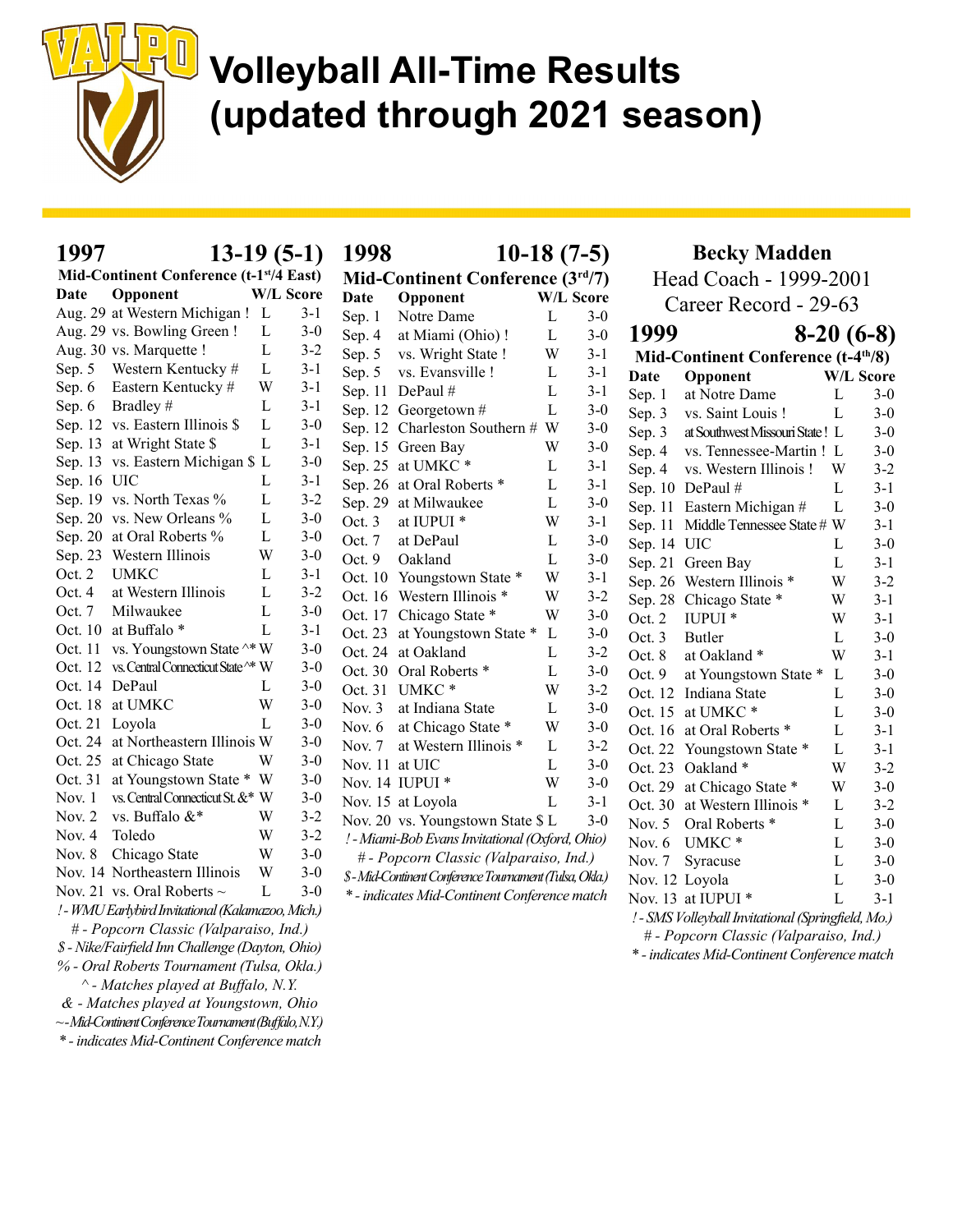

| 2000           |                                                      |              | $9-26(7-7)$      | 2001         | $12-17(10-2)$                                         |             |         | <b>Carin Avery</b> |                                                      |              |                  |
|----------------|------------------------------------------------------|--------------|------------------|--------------|-------------------------------------------------------|-------------|---------|--------------------|------------------------------------------------------|--------------|------------------|
|                | Mid-Continent Conference (4 <sup>th</sup> /8)        |              |                  |              | Mid-Continent Conference $(2nd/7)$                    |             |         |                    | Head Coach - 2002-present                            |              |                  |
| Date           | Opponent                                             |              | <b>W/L Score</b> | Date         | Opponent                                              | W/L Score   |         |                    | Career Record - 423-207                              |              |                  |
| Sep. 1         | vs. DePaul !                                         | L            | $3-0$            |              | Aug. 31 Montana State !                               | L           | $3-0$   |                    |                                                      |              |                  |
| Sep. 1         | at Butler!                                           | $\mathbf{L}$ | $3-0$            | Sep. 1       | Miami (Ohio)!                                         | $\mathbf L$ | $3-0$   | 2002               |                                                      | $20-10(9-3)$ |                  |
| Sep. 2         | vs. Evansville !                                     | L            | $3-0$            | Sep. 1       | Montana State !                                       | L           | $3-1$   |                    | Mid-Continent Conference (t-2 <sup>nd/7</sup> )      |              |                  |
| Sep. 2         | vs. Cleveland State !                                | L            | $3-1$            | Sep. 7       | at Western Michigan # L                               |             | $3 - 0$ | Date               | Opponent                                             |              | <b>W/L Score</b> |
| Sep. 3         | Indiana State                                        | L            | $3-0$            | Sep. 7       | vs. James Madison #                                   | L           | $3-1$   | Sep. 6             | at Marquette !                                       | L            | $3-1$            |
| Sep. 5         | at Purdue                                            | L            | $3-0$            | Sep. 8       | vs. Kentucky #                                        | L           | $3 - 0$ | Sep. 7             | vs. Austin Peay !                                    | W            | $3-0$            |
| Sep. 8         | Ohio#                                                | W            | $3-0$            |              | Sep. 18 at Notre Dame                                 | L           | $3 - 0$ | Sep. 7             | vs. Lehigh !                                         | W            | $3 - 1$          |
| Sep. 8         | Western Kentucky #                                   | L            | $3-1$            | Sep. 21 IPFW |                                                       | L           | $3 - 2$ |                    | Sep. 10 Notre Dame                                   | L            | $3-0$            |
| Sep. 9         | Dartmouth #                                          | W            | $3 - 2$          |              | Sep. 22 Oakland *                                     | W           | $3-0$   |                    | Sep. 13 vs. Penn #                                   | W            | $3 - 1$          |
| Sep. 9         | Kent State #                                         | L            | $3-1$            |              | Sep. 23 Syracuse                                      | W           | $3-0$   |                    | Sep. 14 at Georgetown #                              | L            | $3 - 2$          |
|                | Sep. 12 Notre Dame                                   | $\mathbf{L}$ | $3-0$            |              | Sep. 28 at UMKC*                                      | W           | $3 - 0$ |                    | Sep. 14 vs. Long Island #                            | W            | $3-1$            |
|                | Sep. 15 vs. Central Michigan \$ L                    |              | $3 - 1$          |              | Sep. 29 at Oral Roberts *                             | L           | $3 - 1$ |                    | Sep. 16 at UMBC                                      | W            | $3-0$            |
|                | Sep. 15 at DePaul \$                                 | L            | 3-1              | Oct. 2       | at IPFW                                               | L           | $3-0$   |                    | Sep. 20 Northeastern \$                              | W            | $3 - 2$          |
|                | Sep. 16 vs. Alabama \$                               | L            | $3 - 1$          | Oct. 6       | IUPUI *                                               | W           | $3-0$   |                    | Sep. 21 Jacksonville \$                              | W            | $3 - 1$          |
|                | Sep. 16 vs. Providence \$                            | L            | $3-1$            | Oct. 9       | <b>UIC</b>                                            | L           | $3 - 1$ |                    | Sep. 21 Fairfield \$                                 | W            | $3-0$            |
|                | Sep. 22 UMKC*                                        | L            | $3-1$            |              | Oct. 12 Chicago State *                               | W           | $3 - 0$ |                    | Sep. 24 at UIC                                       | L            | $3-1$            |
|                | Sep. 23 Oral Roberts *                               | L            | $3-0$            |              | Oct. 13 Western Illinois *                            | W           | $3 - 1$ |                    | Sep. 28 IUPUI *                                      | W            | $3 - 2$          |
|                | Sep. 26 at UIC                                       | L            | $3-1$            |              | Oct. 20 at IUPUI *                                    | L           | $3 - 1$ | Oct. $4$           | at Oral Roberts *                                    | L            | $3 - 1$          |
|                | Sep. 30 IUPUI *                                      | L            | $3 - 2$          |              | Oct. 21 at Indiana State                              | L           | $3-0$   | Oct. $5$           | at UMKC*                                             | L            | $3 - 0$          |
| Oct. $6$       | at Oakland *                                         | L            | $3-1$            |              | Oct. 23 Purdue                                        | L           | $3 - 1$ | Oct. $8$           | at Loyola                                            | $\mathbf L$  | $3 - 0$          |
| Oct. 7         | at Youngstown State * W                              |              | $3 - 2$          |              | Oct. 26 at Oakland *                                  | W           | $3-0$   |                    | Oct. 11 Western Illinois *                           | W            | $3-1$            |
|                | Oct. 10 Green Bay                                    | L            | $3 - 2$          |              | Oct. 30 Milwaukee                                     | L           | $3 - 0$ |                    | Oct. 12 Chicago State *                              | W            | $3 - 0$          |
|                | Oct. 13 Western Illinois *                           | W            | 3-1              | Nov. $2$     | Oral Roberts *                                        | W           | $3 - 2$ |                    | Oct. 15 at Butler                                    | W            | $3 - 0$          |
|                | Oct. 14 Chicago State *                              | W            | $3-0$            | Nov. 3       | UMKC*                                                 | W           | $3-1$   |                    | Oct. 18 Oakland *                                    | W            | $3-1$            |
|                | Oct. 20 Youngstown State *                           | W            | $3-1$            | Nov. $6$     | Loyola                                                | L           | $3 - 0$ |                    | Oct. 26 at Oakland *                                 | W            | $3 - 2$          |
|                | Oct. 21 Oakland *                                    | W            | 3-1              | Nov. $9$     | at Western Illinois *                                 | W           | $3-0$   |                    | Oct. 27 at Eastern Michigan                          | L            | $3 - 1$          |
| Oct. 24 Butler |                                                      | L            | $3-0$            |              | Nov. 10 at Chicago State *                            | W           | $3-0$   | Oct. 29 IPFW       |                                                      | W            | $3 - 2$          |
|                | Oct. 27 at Oral Roberts *                            | L            | $3-0$            |              | Nov. 16 vs. UMKC \$                                   | W           | $3-1$   |                    | Nov. 1 UMKC*                                         | W            | $3 - 0$          |
|                | Oct. 28 at UMKC*                                     | L            | $3 - 2$          |              | Nov. 17 at Oral Roberts \$                            | L           | $3 - 1$ | Nov. $2$           | Oral Roberts *                                       | W            | $3-1$            |
|                | Oct. 31 at Milwaukee                                 | L            | $3-0$            |              | ! - Enterprise Classic (Valparaiso, Ind.)             |             |         | Nov. $9$           | at IUPUI <sup>*</sup>                                | L            | $3 - 0$          |
| Nov. $3$       | at Chicago State *                                   | W            | $3-0$            |              | # - Radisson Invitational (Kalamazoo, Mich.)          |             |         |                    | Nov. 10 at Indiana State                             | W            | $3 - 2$          |
| Nov. $4$       | at Western Illinois *                                | W            | $3-0$            |              | \$-Mid-Continent Conference Tournament (Tulsa, Okla.) |             |         |                    | Nov. 15 at Chicago State *                           | W            | $3 - 1$          |
| Nov. $7$       | at Loyola                                            | L            | $3-0$            |              | * - indicates Mid-Continent Conference match          |             |         |                    | Nov. 16 at Western Illinois *                        | W            | $3 - 0$          |
|                | Nov. 11 at IUPUI *                                   | L            | $3-1$            |              |                                                       |             |         |                    | Nov. 22 vs. IUPUI %                                  | $\mathbf{L}$ | $3 - 2$          |
|                | Nov. 17 vs. IUPUI %                                  | L            | $3-0$            |              |                                                       |             |         |                    | ! - Marquette Challenge (Milwaukee, Wis.)            |              |                  |
|                | ! - Butler Tournament (Indianapolis, Ind.)           |              |                  |              |                                                       |             |         |                    | # - Georgetown Classic (Washington, D.C.)            |              |                  |
|                | # - Popcorn Classic (Valparaiso, Ind.)               |              |                  |              |                                                       |             |         |                    | \$ - Crusader Classic (Valparaiso, Ind.)             |              |                  |
|                | \$ - DePaul Tournament (Chicago, Ill.)               |              |                  |              |                                                       |             |         |                    | %-Mid-Continent Conference Tournament (Tulsa, Okla.) |              |                  |
|                | %-Mid-Continent Conference Tournament (Tulsa, Okla.) |              |                  |              |                                                       |             |         |                    | * - indicates Mid-Continent Conference match         |              |                  |

\* - indicates Mid-Continent Conference match

\* - indicates Mid-Continent Conference match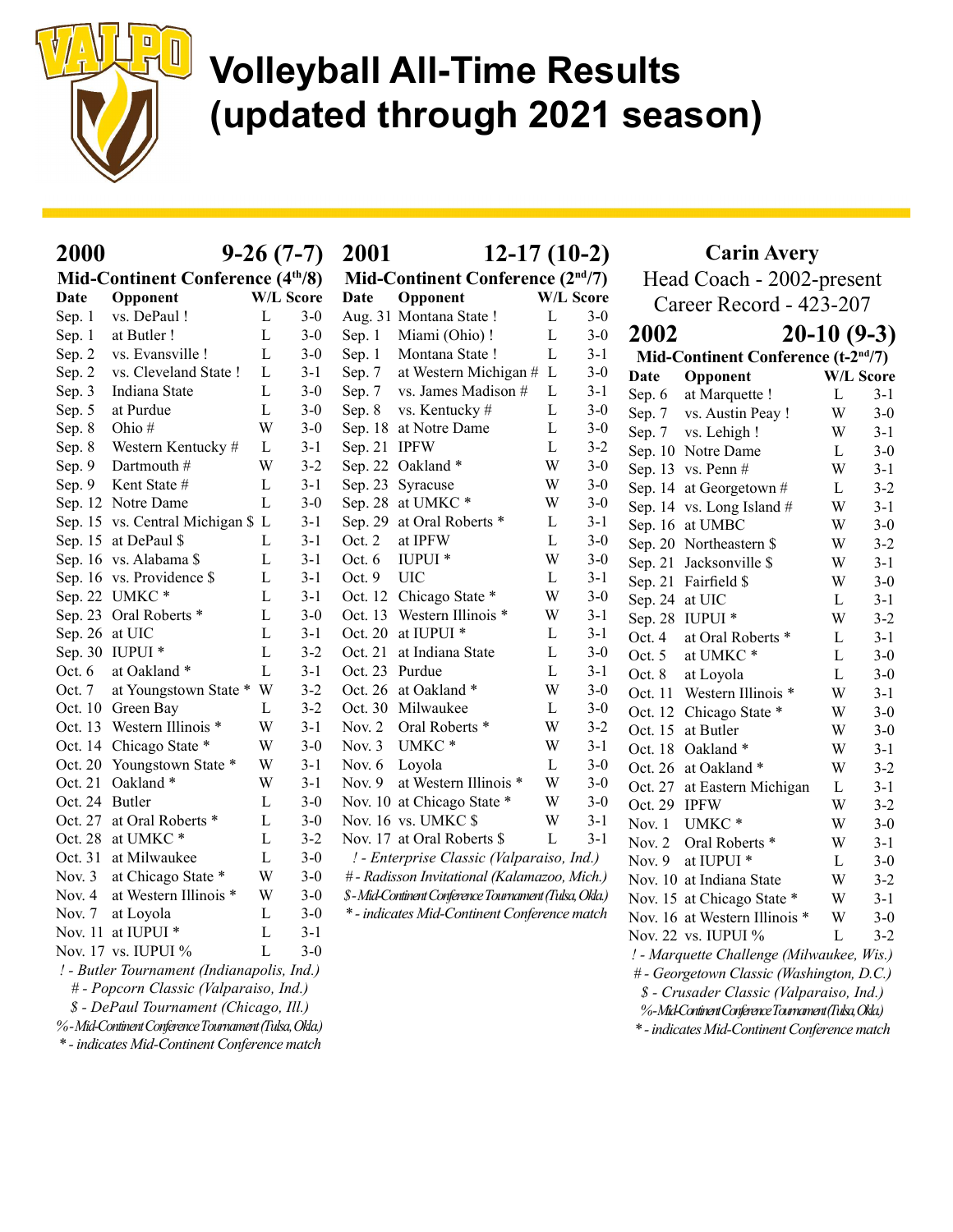

| 2003                                                                                                       | $27-8(13-1)$ |         | 2004           |                                                                                                         |             | $29-5(14-0)$ | 2005        | $27-8(13-1)$                                                                                        |              |         |
|------------------------------------------------------------------------------------------------------------|--------------|---------|----------------|---------------------------------------------------------------------------------------------------------|-------------|--------------|-------------|-----------------------------------------------------------------------------------------------------|--------------|---------|
| Mid-Continent Conference (1 <sup>st</sup> /8)                                                              |              |         |                | Mid-Continent Conference (1 <sup>st/8)</sup>                                                            |             |              |             | Mid-Continent Conference (1 <sup>st</sup> /8)                                                       |              |         |
| Opponent<br>Date                                                                                           | W/L Score    |         | Date           | Opponent                                                                                                | W/L Score   |              | Date        | Opponent                                                                                            | W/L Score    |         |
| Aug. 29 vs. Bucknell !                                                                                     | W            | $3-0$   | Sep. 1         | Michigan                                                                                                | L           | $3 - 0$      |             | Aug. 27 vs. Central Michigan ! W                                                                    |              | $3-0$   |
| Aug. 29 at Cal State-Fullerton ! W                                                                         |              | $3-1$   | Sep. 3         | vs. Southeast Missouri State! W                                                                         |             | $3-0$        |             | Aug. 27 at Western Michigan ! L                                                                     |              | $3-0$   |
| Aug. 30 vs. Nevada!                                                                                        | W            | $3-0$   | Sep. 4         | vs. Albany!                                                                                             | W           | $3-0$        |             | Sep. 2 vs. Evansville #                                                                             | W            | $3 - 0$ |
| Aug. 30 vs. Fordham!                                                                                       | W            | $3-0$   | Sep. 4         | at Ball State !                                                                                         | W           | $3-0$        | Sep. 2      | vs. Chicago State #                                                                                 | W            | $3-0$   |
| at UC-Riverside<br>Sep. $1$                                                                                | W            | $3-1$   | Sep. 7         | at Notre Dame                                                                                           | W           | $3 - 2$      | Sep. 3      | vs. Belmont #                                                                                       | W            | $3 - 1$ |
| Cleveland State #<br>Sep. 5                                                                                | W            | $3-0$   |                | Sep. 10 at Kentucky #                                                                                   | L           | $3 - 1$      | Sep. 3      | at DePaul #                                                                                         | W            | $3 - 1$ |
| East Tennessee State # W<br>Sep. 6                                                                         |              | $3-0$   |                | Sep. 11 vs. Hofstra #                                                                                   | W           | $3 - 1$      | Sep. 9      | Saint Louis \$                                                                                      | W            | $3-0$   |
| Indiana State #<br>Sep. 6                                                                                  | W            | $3-1$   |                | Sep. 11 vs. Indiana State #                                                                             | W           | $3-0$        |             | Sep. 10 Drake \$                                                                                    | W            | $3 - 1$ |
| at Notre Dame<br>Sep. 9                                                                                    | L            | $3-0$   |                | Sep. 14 at Purdue                                                                                       | L           | $3 - 1$      |             | Sep. 10 Eastern Michigan \$                                                                         | W            | $3 - 2$ |
| Sep. 12 vs. Stony Brook \$                                                                                 | W            | $3 - 1$ |                | Sep. 17 at Saint Louis \$                                                                               | W           | $3 - 0$      |             | Sep. 16 vs. UCLA %                                                                                  | L            | $3 - 2$ |
| Sep. $13$ vs. UIC $$$                                                                                      | W            | $3-0$   |                | Sep. 18 at Saint Louis \$                                                                               | W           | $3-1$        |             | Sep. 17 vs. Villanova %                                                                             | W            | $3 - 1$ |
| Sep. 13 at Northern Illinois \$                                                                            | L            | $3 - 2$ |                | Sep. 18 vs. North Texas \$                                                                              | W           | $3 - 2$      |             | Sep. 17 at Wisconsin %                                                                              | L            | $3-0$   |
| Sep. 17 at Bowling Green                                                                                   | L            | $3 - 2$ |                | Sep. 24 Oral Roberts *                                                                                  | W           | $3 - 1$      |             | Sep. 23 at UMKC*                                                                                    | W            | $3 - 1$ |
| Sep. 20 vs. Central Michigan % W                                                                           |              | $3-1$   |                | Sep. 25 Centenary *                                                                                     | W           | $3-0$        |             | Sep. 24 at Western Illinois *                                                                       | W            | $3 - 1$ |
| Sep. 20 at Michigan %                                                                                      | L            | $3 - 1$ | Sep. 29 DePaul |                                                                                                         | W           | $3 - 2$      | Sep. 27 UIC |                                                                                                     | W            | $3-0$   |
| Sep. 23 at DePaul                                                                                          | W            | $3-1$   | Oct. 1         | at Western Illinois *                                                                                   | W           | $3 - 0$      |             | Sep. 30 Chicago State *                                                                             | W            | $3-0$   |
| Sep. 26 at Centenary *                                                                                     | W            | $3-0$   | Oct. $2$       | at UMKC*                                                                                                | W           | $3 - 1$      | Oct. 1      | IUPUI <sup>*</sup>                                                                                  | W            | $3 - 0$ |
| Sep. 27 at Oral Roberts *                                                                                  | W            | $3-0$   | Oct. 8         | IUPUI <sup>*</sup>                                                                                      | W           | $3-0$        | Oct. 5      | at Notre Dame                                                                                       | L            | $3-0$   |
| UMKC*<br>Oct. 3                                                                                            | W            | $3-0$   | Oct. 9         | Chicago State *                                                                                         | W           | $3 - 0$      | Oct. 7      | at Oakland*                                                                                         | W            | $3 - 0$ |
| Western Illinois *<br>Oct. 4                                                                               | W            | $3-0$   | Oct. 12 Toledo |                                                                                                         | W           | $3-0$        |             | Oct. 14 at Oral Roberts *                                                                           | L            | $3 - 2$ |
| Oct. 10 at Chicago State *                                                                                 | W            | $3-0$   |                | Oct. 15 Oakland *                                                                                       | W           | $3-0$        |             | Oct. 15 at Centenary *                                                                              | W            | $3-0$   |
| at IUPUI <sup>*</sup><br>Oct. 11                                                                           | W            | $3 - 2$ |                | Oct. 22 at Centenary *                                                                                  | W           | $3 - 0$      |             | Oct. 21 Western Illinois *                                                                          | W            | $3 - 0$ |
| Oct. 17 at Oakland *                                                                                       | W            | $3-0$   |                | Oct. 23 at Oral Roberts *                                                                               | W           | $3 - 2$      |             | Oct. 22 UMKC*                                                                                       | W            | $3-0$   |
| Oct. 21 at IPFW                                                                                            | L            | $3-1$   |                | Oct. 24 at Arkansas                                                                                     | L           | $3 - 2$      |             | Oct. 25 at Loyola                                                                                   | W            | $3 - 1$ |
| Oct. 24 Oral Roberts *                                                                                     | W            | $3 - 2$ |                | Oct. 29 UMKC*                                                                                           | W           | $3-1$        |             | Oct. 28 at IUPUI *                                                                                  | W            | $3 - 1$ |
| Oct. 25 Centenary *                                                                                        | W            | $3-0$   |                | Oct. 30 Western Illinois *                                                                              | W           | $3 - 0$      |             | Oct. 29 at Chicago State *                                                                          | W            | $3 - 0$ |
| Oct. 28 Loyola                                                                                             | L            | $3-0$   | Nov. 3 IPFW    |                                                                                                         | W           | $3-0$        | Nov. $1$    | at IPFW                                                                                             | L            | $3-0$   |
| Oct. 31 at Western Illinois *                                                                              | W            | $3-0$   | Nov. $5$       | at Chicago State *                                                                                      | W           | $3-0$        | Nov. $4$    | Oakland*                                                                                            | W            | $3-0$   |
| at UMKC*<br>Nov. $1$                                                                                       | W            | $3 - 2$ |                | Nov. 6 at IUPUI *                                                                                       | W           | $3 - 1$      |             | Nov. 11 Centenary *                                                                                 | W            | $3-0$   |
| IUPUI <sup>*</sup><br>Nov. $7$                                                                             | L            | $3 - 2$ |                | Nov. 12 at Oakland *                                                                                    | W           | $3-0$        |             | Nov. 13 Oral Roberts *                                                                              | W            | $3 - 1$ |
| Chicago State *<br>Nov. $8$                                                                                | W            | $3 - 0$ |                | Nov. 13 at Central Michigan                                                                             | W           | $3 - 0$      |             | Nov. 19 IUPUI ^                                                                                     | W            | $3-0$   |
| Nov. 14 Oakland *                                                                                          | W            | $3-0$   |                | Nov. 19 vs. IUPUI %                                                                                     | W           | $3 - 1$      |             | Nov. 20 Oral Roberts ^                                                                              | W            | $3-1$   |
| Nov. 21 UMKC &                                                                                             | W            | $3-0$   |                | Nov. 20 at Oral Roberts %                                                                               | W           | $3 - 0$      |             | Nov. 25 vs. Fairfield &                                                                             | W            | $3-0$   |
| Nov. 22 Oral Roberts &                                                                                     | <b>W</b>     | $3 - 2$ |                | Dec. 3 vs. Notre Dame &                                                                                 | $\mathbf L$ | $3-1$        |             | Nov. 26 vs. Marquette $\&$                                                                          | $\mathbf{L}$ | $3-0$   |
| Dec. 5 vs. Nebraska ^                                                                                      | L            | $3 - 0$ |                | ! - Ball State Classic (Muncie, Ind.)                                                                   |             |              |             | Dec. 2 vs. California $\sim$                                                                        | L            | $3-0$   |
| ! - Four Points Titan Classic (Fullerton, Calif.)                                                          |              |         |                | #-Kentucky Conference Challenge (Lexington, Ky.)                                                        |             |              |             | ! - WMU Fall Kickoff Tournament (Kalamazoo, Mich.)                                                  |              |         |
| # - Popcorn Classic (Valparaiso, Ind.)                                                                     |              |         |                | \$ - Billiken Invitational (Saint Louis, Mo.)                                                           |             |              |             | # - Blue Demon Invitational (Chicago, Ill.)                                                         |              |         |
|                                                                                                            |              |         |                |                                                                                                         |             |              |             |                                                                                                     |              |         |
| \$ - NIU Invitational (DeKalb, Ill.)                                                                       |              |         |                | %-Mid-Continent Conference Tournament (Tulsa, Okla.)<br>& - NCAA Tournament First Round (Madison, Wis.) |             |              |             | \$ - Popcorn Classic (Valparaiso, Ind.)                                                             |              |         |
| % - Michigan/Nike Challenge (Ann Arbor, Mich.)<br>&-Mid-Continent Conference Tournament (Valparaiso, Ind.) |              |         |                | * - indicates Mid-Continent Conference match                                                            |             |              |             | % - InnTowner Invitational (Madison, Wis.)                                                          |              |         |
| ^-NCAA Tournament First Round (East Lansing, Mich.)                                                        |              |         |                |                                                                                                         |             |              |             | ^- Mid-Continent Conference Tournament (Valparaiso, Ind.)                                           |              |         |
| * - indicates Mid-Continent Conference match                                                               |              |         |                |                                                                                                         |             |              |             | & - MU Battle for the Bird (Milwaukee, Wis.)<br>$\sim$ -NCAA Tournament First Round (Madison, Wis.) |              |         |
|                                                                                                            |              |         |                |                                                                                                         |             |              |             |                                                                                                     |              |         |

\* - indicates Mid-Continent Conference match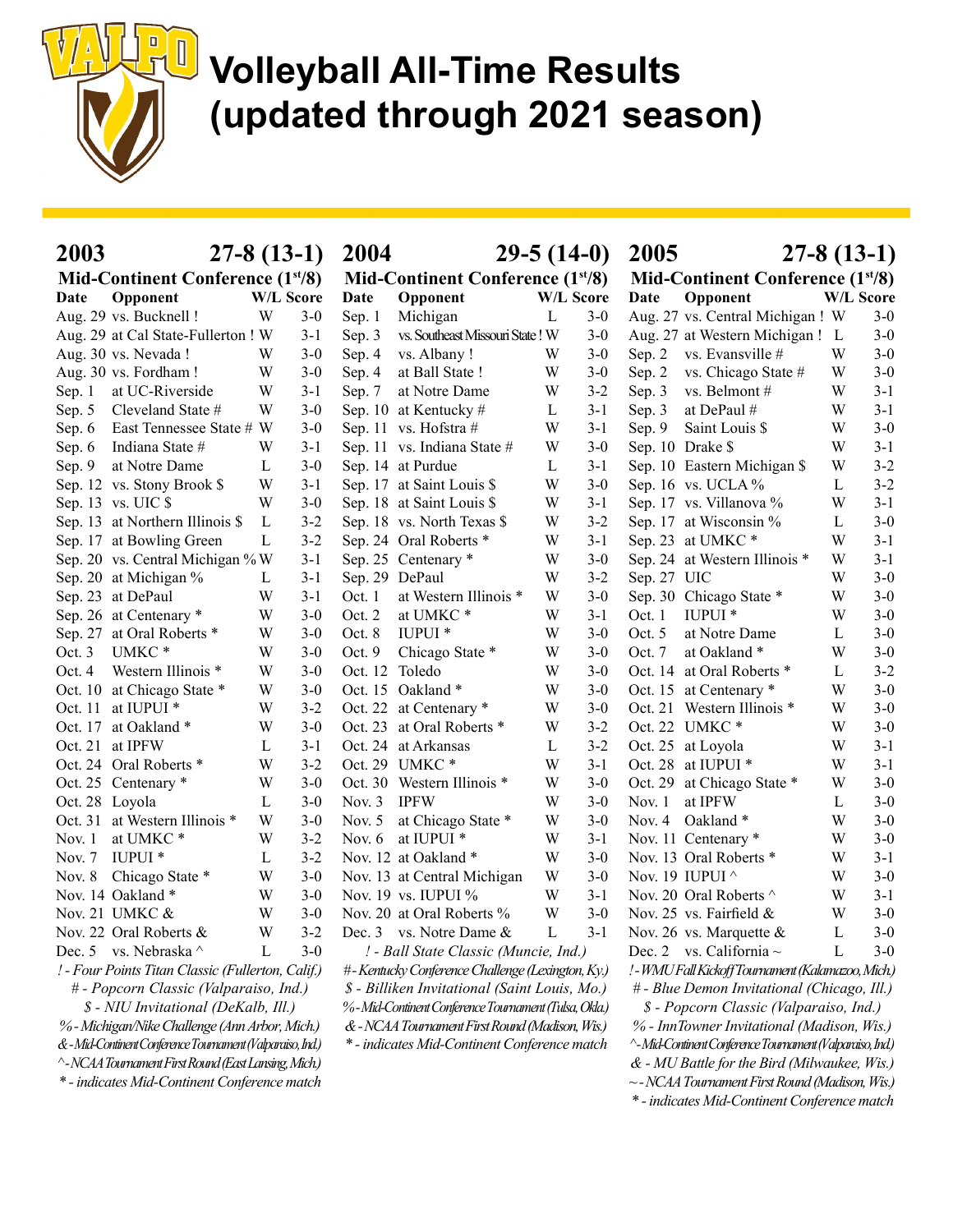

| 2006                                                   |                                  |              |         | $23-12(9-3)$ 2007 |                                                           |             | $21-12(9-7)$ | 2008          | $25-7(12-4)$                                        |           |         |
|--------------------------------------------------------|----------------------------------|--------------|---------|-------------------|-----------------------------------------------------------|-------------|--------------|---------------|-----------------------------------------------------|-----------|---------|
| Mid-Continent Conference (t-2 <sup>nd</sup> /7)        |                                  |              |         |                   | Horizon League $(t-3rd/9)$                                |             |              |               | Horizon League $(2nd/9)$                            |           |         |
| Opponent<br>Date                                       |                                  | W/L Score    |         | Date              | Opponent                                                  |             | W/L Score    | Date          | Opponent                                            | W/L Score |         |
| Aug. 25 at UIC!                                        |                                  | W            | $3-1$   |                   | Aug. 24 vs. Miami (Ohio)!                                 | W           | $3-1$        |               | Aug. 29 vs. Nevada!                                 | W         | $3-0$   |
| Aug. 26 vs. DePaul !                                   |                                  | W            | $3-0$   |                   | Aug. 25 at Illinois State !                               | L           | $3-0$        |               | Aug. 30 vs. IPFW!                                   | W         | $3 - 1$ |
| Aug. 26 vs. Loyola !                                   |                                  | W            | $3-2$   |                   | Aug. 31 at Buffalo#                                       | W           | $3-0$        |               | Aug. 31 at Notre Dame!                              | W         | $3 - 1$ |
| Sep. 1 vs. #6 Santa Clara #                            |                                  | $\mathbf{L}$ | $3-0$   |                   | Sep. 1 vs. Binghamton $#$                                 | W           | $3 - 2$      |               | Sep. 5 at Indiana $#$                               | L         | $3-0$   |
| Sep. $1$                                               | at #21 Notre Dame \$             | L            | $3-1$   |                   | Sep. 1 vs. St. Francis (N.Y.) $# W$                       |             | $3-0$        |               | Sep. 5 vs. Louisville #                             | W         | $3 - 2$ |
| Sep. 2 vs. #13 Missouri \$                             |                                  | L            | $3 - 1$ |                   | Sep. 6 Marshall \$                                        | W           | $3 - 1$      |               | Sep. 6 vs. Wake Forest #                            | W         | $3 - 1$ |
| vs. Idaho \$<br>Sep. 2                                 |                                  | W            | $3 - 2$ | Sep. $7$          | Indiana \$                                                | L           | $3-0$        |               | Sep. 12 vs. Tennessee Tech \$                       | W         | $3 - 2$ |
| at Iowa State %<br>Sep. 8                              |                                  | L            | $3-0$   |                   | Sep. 8 Western Michigan \$                                | W           | $3-0$        |               | Sep. 12 vs. Furman \$                               | W         | $3 - 1$ |
| Sep. 9                                                 | vs. South Dakota State % L       |              | $3-0$   |                   | Sep. 14 vs. Duquesne %                                    | W           | $3-0$        |               | Sep. 13 at WKU \$                                   | L         | $3 - 1$ |
| at Drake<br>Sep. 9                                     |                                  | W            | $3-0$   |                   | Sep. 15 vs. DePaul %                                      | W           | $3-0$        |               | Sep. 19 at Butler*                                  | L         | $3 - 0$ |
| Sep. 15 vs. High Point $\wedge$                        |                                  | W            | $3-0$   |                   | Sep. 15 at Bowling Green %                                | L           | $3 - 2$      |               | Sep. 26 at Green Bay *                              | L         | $3 - 2$ |
| Sep. 15 vs. Kennesaw State ^ W                         |                                  |              | $3-0$   | Sep. 21 UIC*      |                                                           | W           | $3 - 2$      |               | Sep. 27 at Milwaukee *                              | L         | $3-1$   |
| Sep. 16 at Western Carolina ^ W                        |                                  |              | $3-0$   |                   | Sep. 22 Loyola *                                          | W           | $3-0$        |               | Sep. 30 at Bradley                                  | W         | $3 - 0$ |
| Sep. 19 DePaul                                         |                                  | W            | $3 - 1$ |                   | Sep. 25 Bradley                                           | W           | $3-0$        |               | Oct. 3 Cleveland State *                            | W         | $3 - 2$ |
| Sep. 22 Oakland *                                      |                                  | W            | $3 - 0$ |                   | Sep. 28 at Wright State *                                 | W           | $3 - 2$      |               | Oct. 4 Youngstown State *                           | W         | $3 - 0$ |
| Sep. 29 Oral Roberts *                                 |                                  | L            | $3 - 2$ |                   | Sep. 29 at Butler*                                        | W           | $3 - 1$      | Oct. 7        | at Wright State *                                   | W         | $3 - 0$ |
| Sep. 30 Centenary *                                    |                                  | W            | $3-0$   |                   | Oct. 2 Cleveland State *                                  | L           | $3 - 1$      | Oct. 11 UIC * |                                                     | L         | $3 - 2$ |
| Oct. 6 at Western Illinois *                           |                                  | L            | $3 - 2$ | Oct. $3$          | Youngstown State *                                        | L           | $3 - 2$      |               | Oct. 12 Loyola *                                    | W         | $3 - 1$ |
| at UMKC*<br>Oct. 7                                     |                                  | W            | $3-0$   | Oct. 6            | at Green Bay *                                            | W           | $3 - 1$      |               | Oct. 17 Butler *                                    | W         | $3 - 1$ |
| Oct. 13 IUPUI *                                        |                                  | W            | $3-0$   | Oct. $7$          | at Milwaukee *                                            | L           | $3-1$        | Oct. 21 IUPUI |                                                     | W         | $3 - 0$ |
| Oct. 14 Chicago State                                  |                                  | W            | $3-0$   |                   | Oct. 12 at IUPUI                                          | W           | $3-1$        |               | Oct. 24 Milwaukee *                                 | W         | $3-1$   |
| Oct. 17 Illinois State                                 |                                  | L            | $3 - 2$ |                   | Oct. 19 Butler *                                          | W           | $3-1$        |               | Oct. 25 Green Bay *                                 | W         | $3 - 0$ |
| Oct. 20 at Oakland *                                   |                                  | W            | $3-0$   |                   | Oct. 20 Wright State *                                    | L           | $3-0$        |               | Oct. 31 at Youngstown State * W                     |           | $3 - 0$ |
| Oct. 21 IPFW                                           |                                  | L            | $3-0$   |                   | Oct. 26 Milwaukee *                                       | L           | $3 - 2$      |               | Nov. 1 at Cleveland State *                         | W         | $3 - 0$ |
| Oct. 27 at Centenary *                                 |                                  | W            | $3-1$   |                   | Oct. 27 Green Bay *                                       | W           | $3-0$        |               | Nov. 4 at DePaul                                    | W         | $3-1$   |
| Oct. 28 at Oral Roberts *                              |                                  | L            | $3-0$   |                   | Nov. 2 at Youngstown State * L                            |             | $3 - 2$      |               | Nov. 7 at Loyola $*$                                | W         | $3 - 0$ |
| Oct. 29 at Missouri State                              |                                  | L            | $3-0$   |                   | Nov. 3 at Cleveland State *                               | L           | $3 - 1$      |               | Nov. 8 at UIC*                                      | W         | $3 - 0$ |
| UMKC <sup>*</sup><br>Nov. $3$                          |                                  | W            | $3-0$   |                   | Nov. 9 at Loyola *                                        | W           | $3 - 2$      |               | Nov. 14 at Chicago State                            | W         | $3 - 0$ |
| Nov. 4 Western Illinois *                              |                                  | W            | $3 - 1$ |                   | Nov. 10 at UIC*                                           | W           | $3-1$        |               | Nov. 15 Wright State *                              | W         | $3 - 0$ |
| Nov. 10 at Chicago State                               |                                  | W            | $3-0$   |                   | Nov. 16 vs. Butler $\wedge$                               | W           | $3-0$        |               | Nov. 21 vs. Green Bay %                             | W         | $3 - 1$ |
| Nov. 11 at IUPUI *                                     |                                  | W            | $3-0$   |                   | Nov. 17 at Milwaukee $\wedge$                             | W           | $3 - 1$      |               | Nov. 22 at Cleveland State %                        | L         | $3 - 2$ |
| Nov. 17 vs. Western Illinois & W                       |                                  |              | $3-2$   |                   | Nov. 18 vs. Cleveland State $\wedge$                      | L           | $3-1$        |               | Nov. 29 at Western Michigan $\wedge$ W              |           | $3 - 0$ |
| Nov. 18 at Oral Roberts &                              |                                  | L            | $3 - 2$ |                   | Nov. 24 at IPFW                                           | $\mathbf L$ | $3 - 1$      |               | ! - Shamrock Invitational (Notre Dame, Ind.)        |           |         |
| Nov. 25 vs. Fairfield $\sim$                           |                                  | W            | $3-0$   |                   | ! - Redbird Classic (Normal, Ill.)                        |             |              |               | # - adidas Classic (Bloomington, Ind.)              |           |         |
| Nov. 25 at Miami (Ohio) $\sim$                         |                                  | W            | $3-1$   |                   | #-Western N.Y. Invitational (Buffalo/Niagara Univ., N.Y.) |             |              |               | \$ - Lady Topper Invitational (Bowling Green, Ky.)  |           |         |
| ! - Chicagoland Classic (Chicago, Ill.)                |                                  |              |         |                   | \$ - Popcorn Classic (Valparaiso, Ind.)                   |             |              |               | %-Horizon League Championship (Cleveland, Ohio)     |           |         |
| # - at Notre Dame (Notre Dame, Ind.)                   |                                  |              |         |                   | %-Best Western Invitational (Bowling Green, Ohio)         |             |              |               | ^- Bronco Thanksgiving Challenge (Kalamazoo, Mich.) |           |         |
| \$ - Shamrock Invitational (Notre Dame, Ind.)          |                                  |              |         |                   | ^- Horizon League Championship (Milwaukee, Wis.)          |             |              |               | * - indicates Horizon League match                  |           |         |
|                                                        | % - Cyclone Classic (Ames, Iowa) |              |         |                   | * - indicates Horizon League match                        |             |              |               |                                                     |           |         |
| ^- Catamount Clash V Tournament (Cullowhee, N.C.)      |                                  |              |         |                   |                                                           |             |              |               |                                                     |           |         |
| &-Mid-Continent Conference Tournament (Tulsa, Okla.)   |                                  |              |         |                   |                                                           |             |              |               |                                                     |           |         |
| $\sim$ -Miami Thanksgiving Invitational (Oxford, Ohio) |                                  |              |         |                   |                                                           |             |              |               |                                                     |           |         |
| * - indicates Mid-Continent Conference match           |                                  |              |         |                   |                                                           |             |              |               |                                                     |           |         |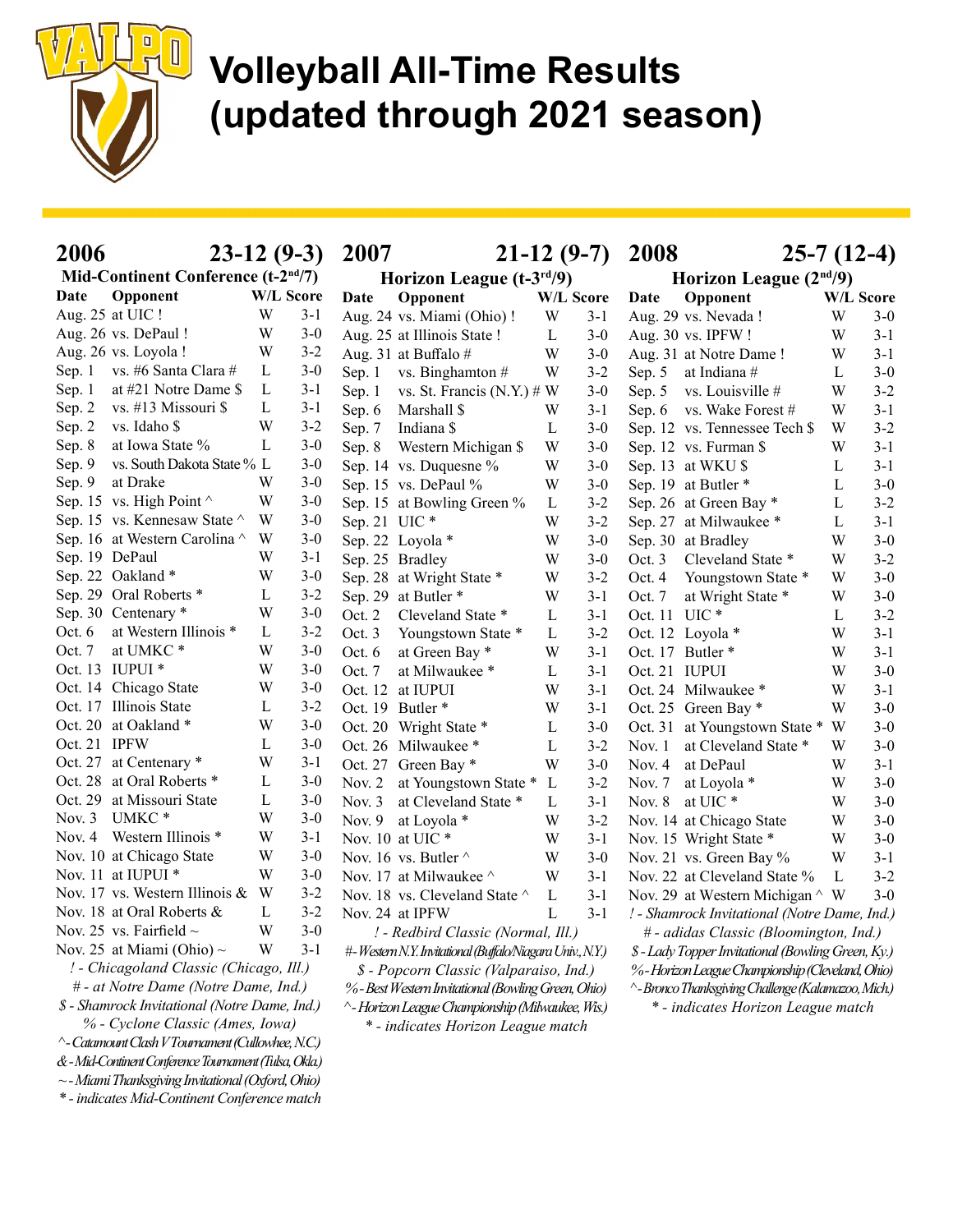

| 2009                | $22-11(12-4)$ 2010                                           |              |         |               |                                                 |                                                  |         |              | $27-8(10-6)$ 2011                                   | $20-15(9-7)$ |         |  |
|---------------------|--------------------------------------------------------------|--------------|---------|---------------|-------------------------------------------------|--------------------------------------------------|---------|--------------|-----------------------------------------------------|--------------|---------|--|
|                     | Horizon League $(2nd/9)$                                     |              |         |               | Horizon League $(4th/9)$                        |                                                  |         |              | Horizon League $(4th/9)$                            |              |         |  |
| Date                | Opponent                                                     | W/L Score    |         | Date          | Opponent                                        | W/L Score                                        |         | Date         | Opponent                                            | W/L Score    |         |  |
|                     | Aug. 28 vs. Colorado !                                       | L            | $3-0$   |               | Aug. 27 vs. Virginia ^                          | L                                                | $3 - 1$ |              | Aug. 26 vs. #21 Ohio State !                        | $\mathbf{L}$ | $3-0$   |  |
| Aug. 29 vs. UNLV!   |                                                              | L            | $3-1$   |               | Aug. 27 at La Salle!                            | W                                                | $3-1$   |              | Aug. 26 at West Virginia !                          | W            | $3 - 2$ |  |
|                     | Sep. 4 vs. Texas A&M-CC #                                    | W            | $3-1$   |               | Aug. 28 vs. Hartford !                          | W                                                | $3-0$   |              | Aug. 27 vs. Robert Morris!                          | W            | $3-0$   |  |
| Sep. 4              | at Drake #                                                   | L            | $3-0$   |               | Aug. 28 vs. Niagara!                            | W                                                | $3-1$   |              | Aug. 27 vs. New Hampshire!                          | W            | $3-0$   |  |
| Sep. $5$            | vs. South Dakota #                                           | W            | $3 - 2$ | Sep. 3        | vs. USC Upstate #                               | W                                                | $3 - 1$ | Sep. $2$     | Murray State #                                      | W            | $3-0$   |  |
|                     | Sep. 5 vs. Centenary #                                       | W            | $3-0$   | Sep. $4$      | vs. Eastern Kentucky # W                        |                                                  | $3 - 2$ | Sep. 2       | Ball State #                                        | L            | $3 - 0$ |  |
|                     | Sep. 11 vs. Murray State \$                                  | W            | $3-0$   | Sep. 4        | at Appalachian State # W                        |                                                  | $3-1$   | Sep. 3       | Texas A&M-CC#                                       | W            | $3 - 1$ |  |
| Sep. 12 vs. UAB \$  |                                                              | W            | $3-0$   | Sep. 7        | at Indiana State                                | W                                                | $3-0$   | Sep. 3       | Evansville #                                        | W            | $3 - 1$ |  |
|                     | Sep. 12 at Southern Illinois \$                              | L            | $3 - 2$ |               | Sep. 10 vs. Presbyterian \$                     | W                                                | $3-0$   | Sep. $9$     | vs. Portland \$                                     | W            | $3 - 0$ |  |
|                     | Sep. 18 at Youngstown State * W                              |              | $3-0$   |               | Sep. 11 vs. Hofstra \$                          | W                                                | $3-0$   |              | Sep. 10 vs. Lipscomb \$                             | L            | $3 - 1$ |  |
|                     | Sep. 19 vs. Maryland Eastern Shore % W                       |              | $3-0$   |               | Sep. 11 at Bradley \$                           | W                                                | $3-1$   |              | Sep. 11 at Notre Dame \$                            | L            | $3 - 0$ |  |
|                     | Sep. 19 at Pittsburgh %                                      | L            | $3-1$   |               | Sep. 17 Wright State *                          | W                                                | $3 - 1$ | Sep. 14 UIC* |                                                     | W            | $3 - 0$ |  |
|                     | Sep. 25 Wright State *                                       | W            | $3 - 2$ |               | Sep. 18 Butler *                                | L                                                | $3 - 2$ |              | Sep. 16 at DePaul %                                 | W            | $3 - 0$ |  |
|                     | Sep. 26 Cleveland State *                                    | L            | $3-0$   |               | Sep. 24 at UIC *                                | W                                                | $3 - 2$ |              | Sep. 17 vs. Kansas %                                | L            | $3 - 2$ |  |
| Oct. 2              | Butler <sup>*</sup>                                          | W            | $3-0$   | Sep. 25 IUPUI |                                                 | W                                                | $3 - 1$ |              | Sep. 17 vs. San Diego State % W                     |              | $3-0$   |  |
| Oct. $6$            | Green Bay *                                                  | W            | $3-0$   | Oct. 1        | at Milwaukee *                                  | L                                                | $3 - 2$ |              | Sep. 23 at Green Bay *                              | L            | $3 - 0$ |  |
| Oct. 7              | Milwaukee*                                                   | W            | $3 - 2$ | Oct. 2        | at Green Bay *                                  | W                                                | $3 - 1$ |              | Sep. 24 at Loyola *                                 | W            | $3-0$   |  |
| Oct. 10 at Loyola * |                                                              | W            | $3-1$   | Oct. 5        | Loyola $*$                                      | W                                                | $3-0$   |              | Sep. 30 Wright State *                              | W            | $3-0$   |  |
| Oct. 11 at UIC *    |                                                              | W            | $3-0$   | Oct. 9        | Cleveland State *                               | L                                                | $3 - 1$ | Oct. 1       | Butler <sup>*</sup>                                 | W            | $3 - 1$ |  |
|                     | Oct. 14 Indiana State                                        | W            | $3-0$   |               | Oct. 10 Youngstown State *                      | W                                                | $3-0$   | Oct. $5$     | at Milwaukee *                                      | L            | $3 - 2$ |  |
|                     | Oct. 16 Youngstown State *                                   | W            | $3-1$   |               | Oct. 15 at Butler *                             | L                                                | $3 - 0$ | Oct. 8       | Cleveland State *                                   | L            | $3 - 2$ |  |
| Oct. 20 at IUPUI    |                                                              | W            | $3-0$   |               | Oct. 16 at Wright State *                       | W                                                | $3 - 1$ | Oct. $9$     | Youngstown State *                                  | W            | $3-0$   |  |
|                     | Oct. 23 at Cleveland State *                                 | L            | $3-1$   |               | Oct. 19 at Oakland                              | W                                                | $3-0$   |              | Oct. 14 at UIC*                                     | W            | $3 - 0$ |  |
|                     | Oct. 24 at Wright State *                                    | W            | $3-0$   | Oct. 23 UIC * |                                                 | W                                                | $3 - 0$ |              | Oct. 21 Loyola *                                    | W            | $3 - 0$ |  |
| Oct. 30 at Butler * |                                                              | L            | $3-1$   |               | Oct. 25 at SIU Edwardsville                     | W                                                | $3 - 0$ |              | Oct. 22 Green Bay *                                 | L            | $3 - 2$ |  |
| Oct. 31 Oakland     |                                                              | W            | $3 - 2$ |               | Oct. 29 Green Bay *                             | W                                                | $3 - 1$ |              | Oct. 25 at IUPUI                                    | L            | $3 - 1$ |  |
| Nov. $6$ UIC $*$    |                                                              | W            | $3-0$   |               | Oct. 30 Milwaukee *                             | L                                                | $3 - 1$ |              | Oct. 28 at Butler*                                  | L            | $3 - 1$ |  |
| Nov. 7 Loyola *     |                                                              | W            | $3-0$   | Nov. $5$      | at Youngstown State *                           | W                                                | $3 - 1$ |              | Oct. 29 at Wright State *                           | W            | $3 - 0$ |  |
|                     | Nov. 10 Chicago State                                        | W            | $3-0$   | Nov. $6$      | at Cleveland State *                            | W                                                | $3-0$   | Nov. 4       | at Youngstown State * W                             |              | $3-0$   |  |
|                     | Nov. 13 at Milwaukee *                                       | L            | $3-1$   | Nov. $9$      | at Chicago State                                | W                                                | $3-0$   | Nov. $5$     | at Cleveland State *                                | L            | $3 - 1$ |  |
|                     | Nov. 14 at Green Bay *                                       | W            | $3-1$   |               | Nov. 13 at Loyola *                             | L                                                | $3 - 2$ | Nov. $8$     | at Chicago State                                    | W            | $3-1$   |  |
|                     | Nov. 21 vs. Milwaukee ^                                      | L            | $3-0$   |               | Nov. 19 vs. Green Bay %                         | W                                                | $3 - 0$ |              | Nov. 11 Milwaukee *                                 | L            | $3-1$   |  |
|                     | Nov. 28 at Western Michigan                                  | $\mathbf{L}$ | $3 - 0$ |               | Nov. 20 at Milwaukee %                          | W                                                | $3 - 0$ |              | Nov. 18 vs. UIC $\land$                             | W            | $3 - 0$ |  |
|                     | ! - Campus USA Credit Union Invitational (Gainesville, Fla.) |              |         |               | Nov. 21 vs. Butler %                            | $\mathbf L$                                      | $3 - 0$ |              | Nov. 19 at Milwaukee $\wedge$                       | $\mathbf{L}$ | $3 - 0$ |  |
|                     | # - Drake Invitational (Des Moines, Iowa)                    |              |         |               | Nov. 27 at Western Michigan                     | W                                                | $3-1$   |              | Nov. 26 at Western Michigan                         | L            | $3-0$   |  |
|                     | \$ - Saluki Invitational (Carbondale, Ill.)                  |              |         |               | ^ - at Temple University (Philadelphia, Pa.)    |                                                  |         |              | ! - WVU Mountaineer Invitational (Morgantown, W.V.) |              |         |  |
|                     | % - Pitt Blue and Gold Tournament (Pittsburgh, Pa.)          |              |         |               | ! - La Salle Invitational (Philadelphia, Pa.)   |                                                  |         |              | # - Marriott Volley Brawl (Valparaiso, Ind.)        |              |         |  |
|                     | ^- Horizon League Championship (Cleveland, Ohio)             |              |         |               | # - Appalachian Invitational (Boone, N.C.)      | \$ - Golden Dome Invitational (Notre Dame, Ind.) |         |              |                                                     |              |         |  |
|                     | * - indicates Horizon League match                           |              |         |               | \$ - Bradley Invitational (Peoria, Ill.)        |                                                  |         |              | % - DePaul Invitational (Chicago, Ill.)             |              |         |  |
|                     |                                                              |              |         |               | %-Horizon League Championship (Milwaukee, Wis.) |                                                  |         |              | ^- Horizon League Championship (Milwaukee, Wis.)    |              |         |  |
|                     |                                                              |              |         |               | * - indicates Horizon League match              |                                                  |         |              | * - indicates Horizon League match                  |              |         |  |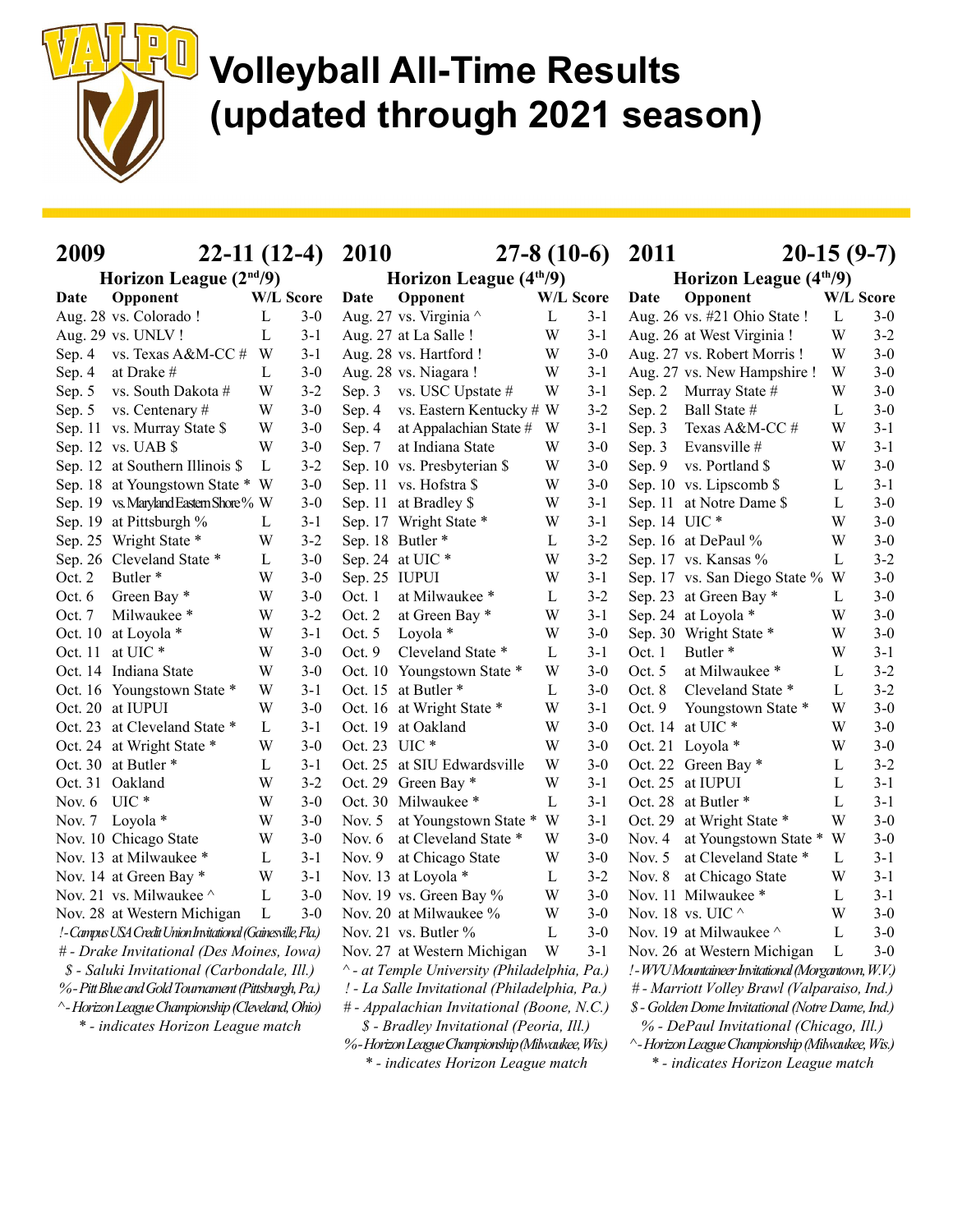

| $21-12(10-4)$<br>2012                            |           |         | 2013                                            | $25-8(10-4)$     |                          | 2014                                             | $25-8(9-5)$      |         |  |
|--------------------------------------------------|-----------|---------|-------------------------------------------------|------------------|--------------------------|--------------------------------------------------|------------------|---------|--|
| Horizon League (t-2 <sup>nd</sup> /8)            |           |         | Horizon League $(2nd/8)$                        |                  | Horizon League $(3rd/8)$ |                                                  |                  |         |  |
| Opponent<br>Date                                 | W/L Score |         | Opponent<br>Date                                | <b>W/L Score</b> |                          | Opponent<br>Date                                 | <b>W/L Score</b> |         |  |
| Aug. 24 vs. Southeast Missouri State! L          |           | $3-1$   | Aug. 30 at UCF!                                 | W                | $3-2$                    | Aug. 29 vs. Wofford !                            | W                | $3 - 1$ |  |
| Aug. 24 vs. Chicago State !                      | W         | $3-0$   | Aug. 30 vs. Arkansas-Pine Bluff! W              |                  | $3-0$                    | Aug. 30 vs. Campbell !                           | L                | $3 - 2$ |  |
| Aug. 25 vs. South Dakota State ! W               |           | $3 - 2$ | Aug. 31 vs. Alabama State !                     | W                | $3-0$                    | Aug. 30 at North Carolina Central! W             |                  | $3 - 1$ |  |
| Aug. 25 at Iowa!                                 | L         | $3-1$   | Aug. 31 vs. UNF!                                | W                | $3-0$                    | Sep. 3<br><b>IUPUI</b>                           | W                | $3 - 2$ |  |
| Aug. 31 at Saint Louis #                         | L         | $3-1$   | Sep. $6$<br>Army#                               | W                | $3-1$                    | vs. UMKC#<br>Sep. 5                              | W                | $3 - 1$ |  |
| vs. South Alabama #<br>Sep. 1                    | W         | $3-1$   | Eastern Michigan #<br>Sep. 6                    | W                | $3-2$                    | vs. Stephen F. Austin # W<br>Sep. 5              |                  | $3-1$   |  |
| vs. Southern Illinois #<br>Sep. 1                | L         | $3-0$   | Rhode Island #<br>Sep. 7                        | W                | $3-0$                    | at South Dakota State # W<br>Sep. 6              |                  | $3 - 0$ |  |
| Illinois State<br>Sep. 4                         | W         | $3-1$   | Iowa#<br>Sep. 7                                 | W                | $3 - 1$                  | Sep. 12 vs. Western Carolina \$ W                |                  | $3 - 0$ |  |
| vs. Missouri \$<br>Sep. 7                        | L         | $3-0$   | Sep. 13 vs. Memphis \$                          | L                | $3-0$                    | Sep. 13 vs. Drake \$                             | W                | $3 - 0$ |  |
| vs. Savannah State \$<br>Sep. 7                  | W         | $3-0$   | Sep. 14 vs. SIU Edwardsville \$W                |                  | $3-1$                    | Sep. 13 at UT Martin \$                          | W                | $3-0$   |  |
| at Morehead State \$<br>Sep. 8                   | L         | $3 - 2$ | Sep. 14 at Evansville \$                        | W                | $3-1$                    | Sep. 16 at Toledo                                | W                | $3-0$   |  |
| Sep. 14 at Indiana %                             | W         | $3 - 2$ | Sep. 20 at Buffalo %                            | L                | $3-1$                    | Sep. 19 Murray State %                           | W                | $3 - 1$ |  |
| Sep. 15 vs. Miami (Ohio) %                       | W         | $3-0$   | Sep. 21 vs. #13 Ohio State %                    | L                | $3-0$                    | Sep. 20 Sacramento State %                       | W                | $3-0$   |  |
| Sep. 15 vs. UT-Chattanooga % W                   |           | $3-0$   | Sep. 21 vs. Maryland Eastern Shore% W           |                  | $3-0$                    | Sep. 20 George Washington % W                    |                  | $3 - 0$ |  |
| Sep. 21 at UIC*                                  | L         | $3-1$   | Sep. 28 at UIC*                                 | W                | $3-1$                    | Sep. 26 at Green Bay *                           | W                | $3 - 0$ |  |
| Sep. 22 at Loyola *                              | W         | $3-1$   | Oct. 4<br>Green Bay*                            | W                | $3 - 2$                  | Sep. 27 at Milwaukee *                           | L                | $3 - 2$ |  |
| Sep. 26 South Dakota State                       | L         | $3-1$   | Milwaukee*<br>Oct. $5$                          | L                | $3 - 0$                  | Youngstown State *<br>Oct. $3$                   | W                | $3 - 1$ |  |
| Sep. 28 at Wright State *                        | W         | $3 - 2$ | Oct. 11<br>at Youngstown State *                | W                | $3-0$                    | Cleveland State *<br>Oct. 4                      | W                | $3-1$   |  |
| Cleveland State *<br>Oct. $5$                    | L         | $3-2$   | at Cleveland State *<br>Oct. 12                 | W                | $3 - 2$                  | Oct. 10 at Oakland *                             | L                | $3 - 1$ |  |
| Youngstown State *<br>Oct. $6$                   | W         | $3 - 1$ | Oct. 15 at IUPUI                                | W                | $3 - 2$                  | Oct. 11 at Wright State *                        | W                | $3 - 0$ |  |
| Oct. 12 at Green Bay *                           | W         | $3-0$   | Oct. 18 Oakland *                               | W                | $3-1$                    | Oct. 17 UIC *                                    | L                | $3 - 1$ |  |
| Oct. 13 at Milwaukee *                           | W         | $3-2$   | Oct. 19 Wright State *                          | W                | $3-0$                    | Oct. 19 North Dakota State                       | L                | $3-2$   |  |
| Oct. 19 Loyola *                                 | L         | $3 - 2$ | Oct. 22<br>at Illinois State                    | W                | $3-1$                    | Oct. 21 at Chicago State                         | W                | $3-0$   |  |
| Oct. 20 UIC *                                    | W         | $3-1$   | Oct. 26 UIC *                                   | W                | $3-0$                    | Oct. 24 Milwaukee *                              | L                | $3-1$   |  |
| Oct. 23 IUPUI                                    | W         | $3 - 2$ | Oct. 28 at Chicago State                        | W                | $3-0$                    | Oct. 25 Green Bay *                              | W                | $3 - 0$ |  |
| Oct. 26 Wright State *                           | W         | $3-0$   | at Milwaukee *<br>Nov. $1$                      | W                | $3-1$                    | Oct. 31 at Cleveland State *                     | W                | $3-0$   |  |
| Oct. 30 at Chicago State                         | W         | $3-1$   | Nov. $2$<br>at Green Bay *                      | $\mathbf L$      | $3 - 2$                  | at Youngstown State *<br>Nov. 1                  | W                | $3 - 0$ |  |
| at Youngstown State *<br>Nov. $2$                | W         | $3-1$   | Cleveland State *<br>Nov. $8$                   | W                | $3 - 0$                  | Wright State *<br>Nov. $7$                       | W                | $3 - 0$ |  |
| at Cleveland State *<br>Nov. $3$                 | L         | $3 - 2$ | Nov. 9 Youngstown State *                       | L                | $3 - 2$                  | Nov. $8$<br>Oakland <sup>*</sup>                 | L                | $3-1$   |  |
| Nov. 10 Green Bay *                              | W         | $3-0$   | Nov. 15 at Wright State *                       | W                | $3 - 1$                  | Nov. 11 at IPFW                                  | W                | $3 - 2$ |  |
| Nov. 11 Milwaukee *                              | W         | $3-0$   | Nov. 16 at Oakland *                            | $\mathbf{L}$     | $3 - 2$                  | Nov. 15 at UIC *                                 | W                | $3-0$   |  |
| Nov. 16 vs. Youngstown State $\wedge$ W          |           | $3-0$   | Nov. 23 vs. Youngstown State ^                  | W                | $3-0$                    | Nov. 21 vs. UIC $^\wedge$                        | W                | $3-0$   |  |
| Nov. 17 vs. UIC $\wedge$                         | L         | $3 - 2$ | Nov. 24 at Milwaukee $\wedge$                   | L                | $3-1$                    | Nov. 22 vs. Milwaukee $\wedge$                   | L                | $3 - 0$ |  |
| ! - Hawkeye Challenge (Iowa City, Iowa)          |           |         | ! - UCF Invitational (Orlando, Fla.)            |                  |                          | ! - NCCU Invitational (Durham, N.C.)             |                  |         |  |
| # - Active Ankle Challenge (St. Louis, Mo.)      |           |         | # - Valpo Popcorn Classic (Valparaiso, Ind.)    |                  |                          | #- Jackrabbit Invitational (Brookings, S.D.)     |                  |         |  |
| \$ - MSU Eagle Challenge (Morehead, Ky.)         |           |         | \$ - Evansville Tournament (Evansville, Ind.)   |                  |                          | \$ - Skyhawk Invitational (Martin, Tenn.)        |                  |         |  |
| % - Hoosier Classic (Bloomington, Ind.)          |           |         | % - Blue & White Classic (Buffalo, N.Y.)        |                  |                          | % - Crusader Classic (Valparaiso, Ind.)          |                  |         |  |
| ^- Horizon League Championship (Cleveland, Ohio) |           |         | ^-Horizon League Championship (Milwaukee, Wis.) |                  |                          | ^-Horizon League Championship (Rochester, Mich.) |                  |         |  |
| * - indicates Horizon League match               |           |         | * - indicates Horizon League match              |                  |                          | * - indicates Horizon League match               |                  |         |  |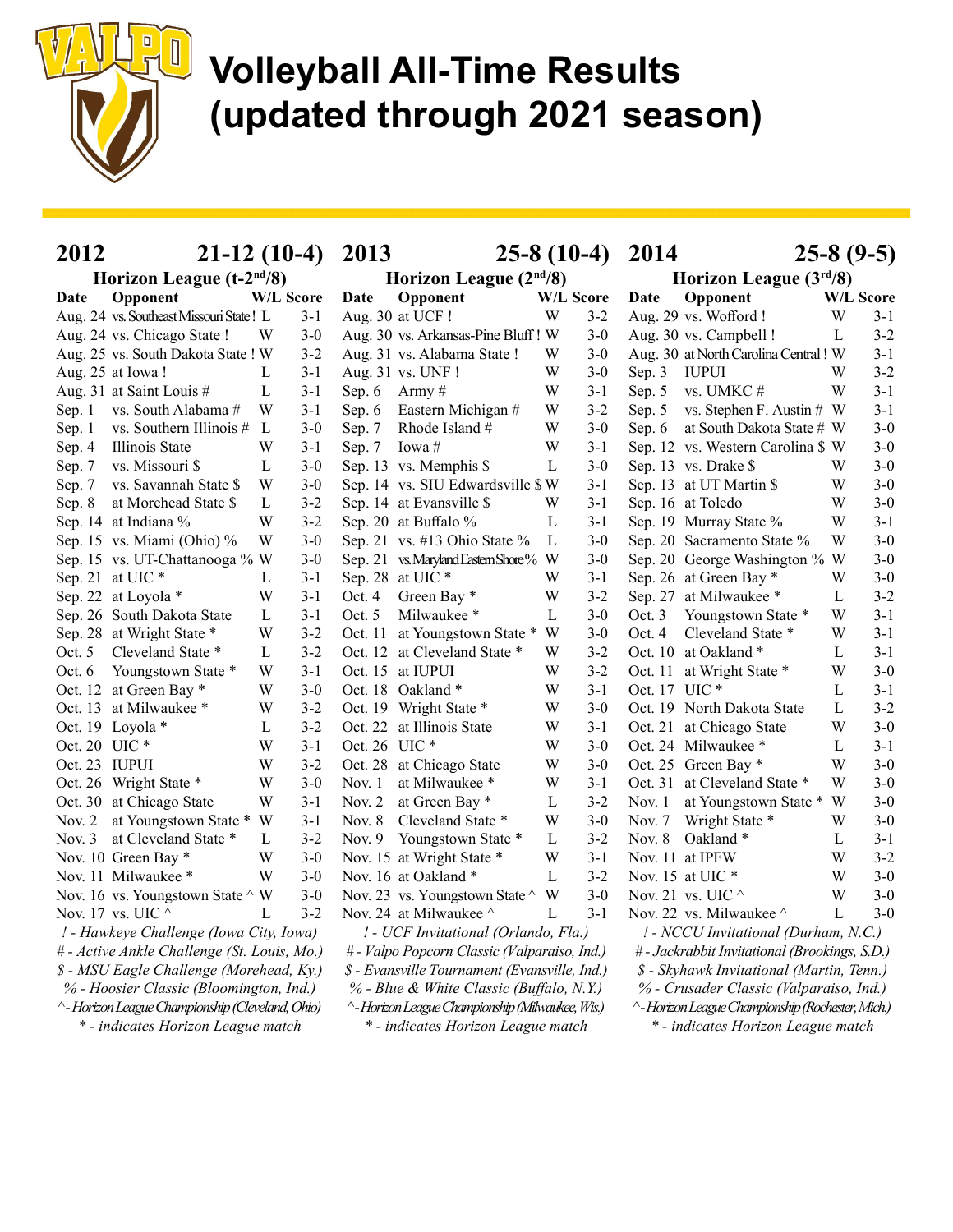

| 2015                                              |           | $27-8(11-5)$ | 2016                     | $15-19(6-10)$                                     |           |         | 2017<br>$17-16(8-10)$                                   |                                                |                  |         |  |
|---------------------------------------------------|-----------|--------------|--------------------------|---------------------------------------------------|-----------|---------|---------------------------------------------------------|------------------------------------------------|------------------|---------|--|
| Horizon League (3rd/9)                            |           |              | Horizon League $(6th/9)$ |                                                   |           |         | <b>Missouri Valley Conference (t-5<sup>th</sup>/10)</b> |                                                |                  |         |  |
| Opponent<br>Date                                  | W/L Score |              | Date                     | Opponent                                          | W/L Score |         | Date                                                    | Opponent                                       | <b>W/L Score</b> |         |  |
| Aug. 28 at Chattanooga!                           | W         | $3 - 2$      |                          | Aug. 26 vs. CSU Bakersfield ! W                   |           | $3 - 1$ |                                                         | Aug. 25 at Notre Dame!                         | L                | $3-1$   |  |
| Aug. 29 vs. Eastern Kentucky! W                   |           | $3-0$        |                          | Aug. 26 vs. Hofstra!                              | L         | $3 - 2$ |                                                         | Aug. 26 vs. New Mexico State ! L               |                  | $3-1$   |  |
| Aug. 29 vs. Troy!                                 | W         | $3-0$        |                          | Aug. 27 at Army West Point!                       | W         | $3 - 2$ |                                                         | Aug. 26 vs. Rhode Island !                     | W                | $3 - 0$ |  |
| Sep. 4 vs. Rider #                                | W         | $3-1$        | Sep. $2$                 | vs. New Mexico State # L                          |           | $3-0$   | Sep. 1                                                  | vs. CSU Bakersfield # L                        |                  | $3 - 1$ |  |
| vs. NJIT#<br>Sep. 4                               | W         | $3-0$        | Sep. 2                   | at Troy $#$                                       | W         | $3 - 1$ | Sep. 1                                                  | vs. Northern Arizona # L                       |                  | $3 - 0$ |  |
| at Saint Francis (N.Y.) $\#$ W<br>Sep. 5          |           | $3-0$        | Sep. 3                   | vs. Austin Peay #                                 | W         | $3 - 1$ | Sep. 2                                                  | at South Dakota State # W                      |                  | $3 - 0$ |  |
| Sep. 11 Kennesaw State \$                         | W         | $3-0$        | Sep. 9                   | SE Missouri State \$                              | W         | $3 - 0$ | Sep. 8                                                  | vs. St. John's \$                              | L                | $3 - 0$ |  |
| Sep. 11 Elon \$                                   | W         | $3-0$        | Sep. 9                   | Central Michigan $\sim$                           | L         | $3 - 1$ | Sep. 9                                                  | vs. Binghamton \$                              | W                | $3 - 1$ |  |
| Sep. 12 Savannah State \$                         | W         | $3-0$        |                          | Sep. 10 South Dakota State \$~ W                  |           | $3 - 0$ | Sep. 9                                                  | at Cornell \$                                  | W                | $3-1$   |  |
| Sep. 12 Loyola \$                                 | L         | $3-0$        |                          | Sep. 10 Duquesne $\sim$                           | L         | $3-1$   |                                                         | Sep. 13 Eastern Illinois                       | W                | $3 - 1$ |  |
| Sep. 15 Toledo                                    | W         | $3-1$        |                          | Sep. 13 at Bowling Green                          | L         | $3 - 0$ |                                                         | Sep. 15 at Western Illinois %                  | W                | $3-0$   |  |
| Sep. 18 vs. Chicago State %                       | W         | $3-0$        |                          | Sep. 16 vs. #19 Ohio State %                      | L         | $3 - 0$ |                                                         | Sep. 15 vs. McNeese State %                    | W                | $3-1$   |  |
| Sep. 19 vs. Western Illinois %                    | W         | $3 - 1$      |                          | Sep. 16 at Ball State %                           | L         | $3 - 1$ |                                                         | Sep. 22 #22 UNI *                              | L                | $3 - 1$ |  |
| Sep. 19 at Indiana State %                        | L         | $3 - 2$      |                          | Sep. 17 vs. UNC Greensboro % L                    |           | $3 - 1$ | Sep. 23 Drake *                                         |                                                | L                | $3-0$   |  |
| Sep. 25 at Northern Kentucky *                    | W         | $3-1$        |                          | Sep. 23 at Green Bay *                            | L         | $3-1$   |                                                         | Sep. 25 at Southern Illinois *                 | L                | $3 - 1$ |  |
| Sep. 26 at Wright State *                         | W         | $3-0$        |                          | Sep. 24 at UIC*                                   | W         | $3 - 2$ | Oct. 1                                                  | at Loyola *                                    | W                | $3 - 1$ |  |
| Sep. 29 UIC*                                      | W         | $3-1$        |                          | Sep. 30 Youngstown State *                        | L         | $3 - 2$ | Oct. 6                                                  | at Bradley *                                   | W                | $3 - 0$ |  |
| Oct. 2<br>Oakland*                                | L         | $3-1$        | Oct. 1                   | Cleveland State *                                 | L         | $3-1$   | Oct. 7                                                  | at Illinois State *                            | L                | $3 - 2$ |  |
| Oct. 9<br>Milwaukee*                              | W         | $3-0$        | Oct. 4                   | at Western Illinois                               | W         | $3 - 0$ |                                                         | Oct. 13 Indiana State *                        | L                | $3-0$   |  |
| Oct. 10 Green Bay *                               | L         | $3-0$        | Oct. 7                   | at Northern Kentucky * L                          |           | $3-0$   |                                                         | Oct. 14 Evansville *                           | W                | $3-0$   |  |
| Oct. 13 Chicago State                             | W         | $3-0$        | Oct. 8                   | at Wright State *                                 | L         | $3 - 2$ |                                                         | Oct. 17 Fort Wayne                             | W                | $3 - 0$ |  |
| Oct. 16 at Cleveland State *                      | L         | $3 - 2$      |                          | Oct. 12 at Oakland *                              | W         | $3-0$   |                                                         | Oct. 20 at Drake *                             | W                | $3 - 0$ |  |
| Oct. 17 at Youngstown State *                     | W         | $3 - 2$      |                          | Oct. 15 Milwaukee *                               | L         | $3 - 1$ |                                                         | Oct. 21 at #25 UNI $*$                         | L                | $3 - 2$ |  |
| Oct. 21 IPFW                                      | W         | $3-1$        |                          | Oct. 18 at Chicago State                          | W         | $3-0$   |                                                         | Oct. 27 Loyola *                               | W                | $3-0$   |  |
| Oct. 23 Wright State *                            | W         | $3-0$        |                          | Oct. 21 Wright State *                            | W         | $3 - 2$ |                                                         | Oct. 30 at Missouri State *                    | L                | $3 - 1$ |  |
| Oct. 24 Northern Kentucky *                       | L         | $3 - 2$      |                          | Oct. 22 Northern Kentucky *                       | L         | $3 - 0$ | Nov. $1$                                                | at Chicago State                               | W                | $3-0$   |  |
| Oct. 27 at UIC *                                  | W         | $3-0$        |                          | Oct. 25 at Fort Wayne                             | W         | $3-1$   | Nov. $3$                                                | Illinois State *                               | L                | $3 - 0$ |  |
| Oct. 31 at Oakland *                              | W         | $3-0$        |                          | Oct. 28 at Cleveland State *                      | L         | $3 - 0$ |                                                         | Nov. 4 Bradley *                               | W                | $3 - 0$ |  |
| at Green Bay *<br>Nov. $6$                        | W         | $3-0$        | Oct. 29                  | at Youngstown State * W                           |           | $3-1$   |                                                         | Nov. 10 at Evansville *                        | W                | $3 - 1$ |  |
| at Milwaukee *<br>Nov. $7$                        | L         | $3-1$        | Nov. $4$                 | $UIC*$                                            | W         | $3 - 0$ |                                                         | Nov. 11 at Indiana State *                     | L                | $3 - 1$ |  |
| Nov. 13 Youngstown State *                        | W         | $3-0$        | Nov. $5$                 | Green Bay *                                       | L         | $3 - 2$ |                                                         | Nov. 17 #25 Missouri State *                   | L                | $3-0$   |  |
| Nov. 14 Cleveland State *                         | W         | $3 - 1$      | Nov. $9$                 | Oakland*                                          | W         | $3-1$   |                                                         | Nov. 18 Southern Illinois *                    | W                | $3 - 0$ |  |
| Nov. 20 vs. Milwaukee $\wedge$                    | W         | $3 - 2$      |                          | Nov. 12 at Milwaukee *                            | L         | $3-0$   |                                                         | Nov. 23 at Illinois State ^                    | $\mathbf{L}$     | $3 - 1$ |  |
| Nov. 21 vs. Oakland ^                             | W         | $3 - 1$      |                          | Nov. 18 vs. Northern Kentucky $\wedge$ L          |           | $3 - 2$ |                                                         | ! - Golden Dome Invitational                   |                  |         |  |
| Nov. 22 at Cleveland State ^                      | L         | $3-0$        |                          | ! - Black Knights Invitational (West Point, N.Y.) |           |         |                                                         | (Notre Dame, Ind.)                             |                  |         |  |
| ! - Chattanooga Classic (Chattanooga, Tenn.)      |           |              |                          | # - Trojan Invitational (Troy, Ala.)              |           |         |                                                         | # - Jackrabbits Invitational (Brookings, S.D.) |                  |         |  |
| # - Terrier Invitational (Brooklyn Heights, N.Y.) |           |              |                          | \$ - Popcorn Classic (Valparaiso, Ind.)           |           |         |                                                         | \$ - Cornell Invitational (Ithaca, N.Y.)       |                  |         |  |
| \$ - Popcorn Classic (Valparaiso, Ind.)           |           |              |                          | % - Ball State Invitational (Muncie, Ind.)        |           |         |                                                         | % - Buffalo Wild Wings Invitational            |                  |         |  |
| % - ISU Classic (Terre Haute, Ind.)               |           |              |                          | ^- Horizon League Championship (Cleveland, Ohio)  |           |         |                                                         | (Macomb, Ill.)                                 |                  |         |  |
| ^- Horizon League Championship (Cleveland, Ohio)  |           |              |                          | * - indicates Horizon League match                |           |         |                                                         | ^ - MVC Tournament (Normal, Ill.)              |                  |         |  |
| * - indicates Horizon League match                |           |              |                          | $\sim$ - home matches played at Courts of NWI     |           |         |                                                         | * - indicates MVC match                        |                  |         |  |
|                                                   |           |              |                          |                                                   |           |         |                                                         |                                                |                  |         |  |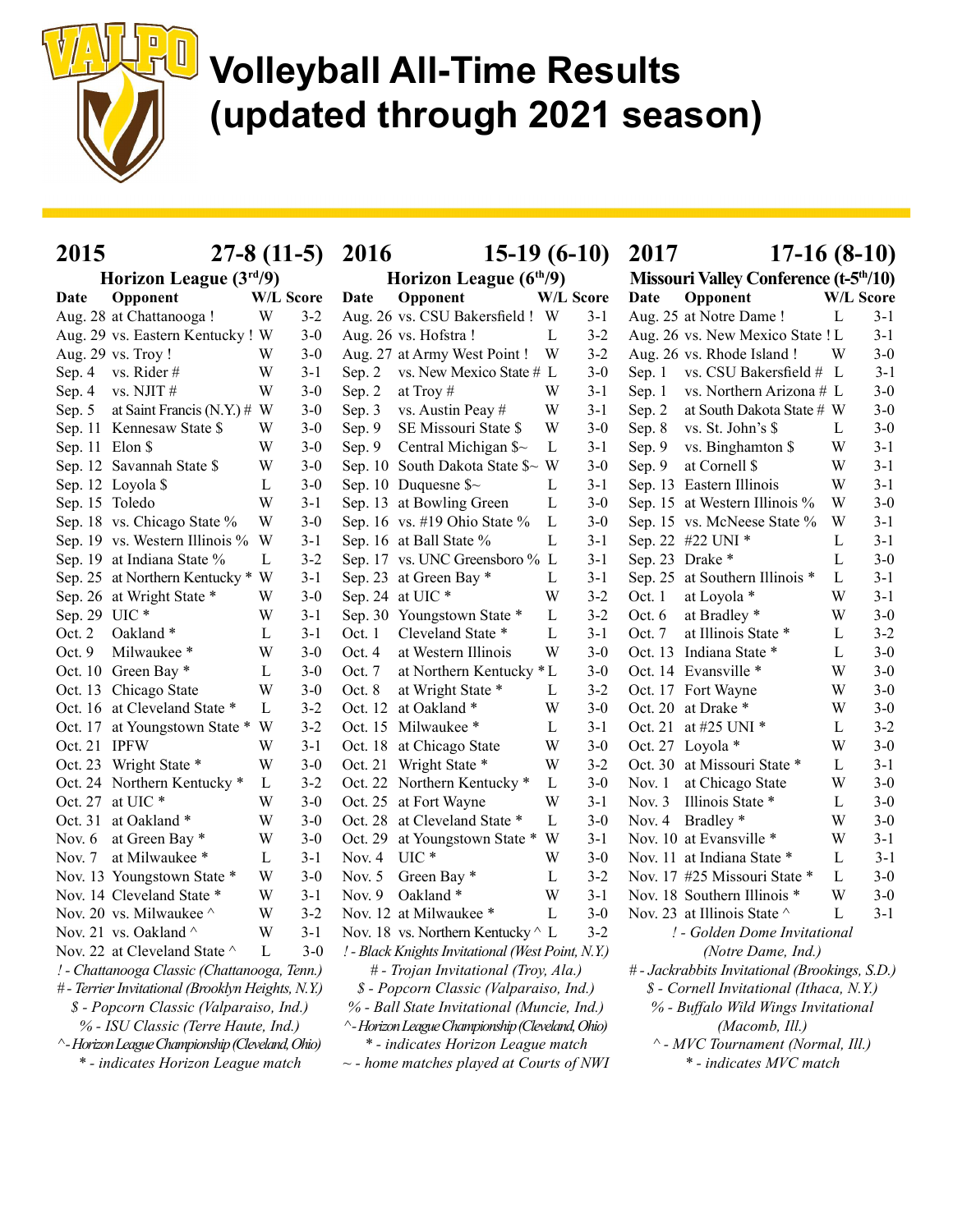

| 2018                                              | $27-11(11-7)$ |           | 2019                                              | $14-20(8-10)$ | 2020-21<br>$11-9(10-8)$                    |                                          |                        |  |  |  |
|---------------------------------------------------|---------------|-----------|---------------------------------------------------|---------------|--------------------------------------------|------------------------------------------|------------------------|--|--|--|
| <b>Missouri Valley Conference (4th/10)</b>        |               |           | <b>Missouri Valley Conference (5th/10)</b>        |               | <b>Missouri Valley Conference (5th/10)</b> |                                          |                        |  |  |  |
| Opponent<br>Date                                  |               | W/L Score | Opponent<br>Date                                  | W/L Score     |                                            | Opponent<br>Date                         | W/L Score              |  |  |  |
| Aug. 24 vs. Fresno State !                        | $\mathbf{L}$  | $3 - 2$   | Aug. 30 vs. Murray State !                        | W             | $3-1$                                      | Jan. 25<br>at Loyola *                   | L<br>$3 - 2$           |  |  |  |
| Aug. 24 vs. St. Francis (Pa.) !                   | W             | $3-1$     | Aug. 31 vs. South Dakota !                        | L             | $3 - 1$                                    | Jan. 29<br>vs. Butler!                   | W<br>$3-0$             |  |  |  |
| Aug. 25 vs. Iona !                                | W             | $3-0$     | Aug. 31 at IUPUI!                                 | W             | $3-1$                                      | Loyola *<br>Feb. 1                       | W<br>$3 - 1$           |  |  |  |
| Aug. 25 at Eastern Illinois !                     | W             | $3-1$     | Sep. 4<br>at Notre Dame                           | L             | $3-0$                                      | at Missouri State *<br>Feb. 7            | $3 - 1$<br>L           |  |  |  |
| Aug. 31 vs. DePaul $#$                            | W             | $3-0$     | vs. Idaho State #<br>Sep. 6                       | W             | $3-0$                                      | at Missouri State *<br>Feb. 8            | $3 - 2$<br>L           |  |  |  |
| Aug. 31 vs. La Salle #                            | W             | $3-0$     | at Kent State #<br>Sep. 6                         | L             | $3 - 2$                                    | Feb. 14 Southern Illinois *              | $3 - 2$<br>L           |  |  |  |
| at Central Michigan #<br>Sep. 1                   | W             | $3-1$     | vs. Robert Morris #<br>Sep. $7$                   | L             | $3 - 1$                                    | Feb. 15 Southern Illinois *              | W<br>$3 - 1$           |  |  |  |
| at #20 Michigan<br>Sep. 4                         | L             | $3-0$     | Sep. 13 vs. Holy Cross \$                         | W             | $3 - 1$                                    | Feb. 18 at #13 Notre Dame                | $3 - 2$<br>L           |  |  |  |
| at Air Force \$<br>Sep. 7                         | W             | $3-1$     | Sep. 14 vs. Central Michigan \$ L                 |               | $3-1$                                      | Feb. 21 at Illinois State *              | L<br>$3 - 1$           |  |  |  |
| vs. CSU Bakersfield \$<br>Sep. 8                  | W             | $3-0$     | Sep. 14 at DePaul \$                              | L             | $3-0$                                      | Feb. 22 at Illinois State *              | $3 - 2$<br>W           |  |  |  |
| vs. Cal Baptist \$<br>Sep. 8                      | W             | $3-1$     | Sep. 20 at South Dakota State % W                 |               | $3-0$                                      | Feb. 28 at Drake *                       | $3-1$<br>W             |  |  |  |
| Sep. 14 Cornell %                                 | W             | $3-1$     | Sep. 20 vs. Kansas City %                         | L             | $3 - 1$                                    | Mar. 1<br>at Drake *                     | $3 - 2$<br>W           |  |  |  |
| Sep. 15 Western Illinois %                        | W             | $3-0$     | Sep. 21 vs. Milwaukee %                           | $\mathbf{L}$  | $3-0$                                      | Bradley <sup>*</sup><br>Mar. 7           | W<br>$3-0$             |  |  |  |
| Sep. 15 Wright State %                            | W             | $3-1$     | Sep. 24 at Milwaukee                              | L             | $3-0$                                      | Bradley *<br>Mar. 8                      | $3 - 1$<br>L           |  |  |  |
| Sep. 18 at Purdue Fort Wayne                      | W             | $3-2$     | Sep. 27 at Loyola *                               | L             | $3 - 0$                                    | Mar. 14 UNI *                            | $3 - 2$<br>W           |  |  |  |
| Sep. 21 at Indiana State *                        | W             | $3-0$     | Sep. 30 UNI *                                     | L             | $3-0$                                      | Mar. 15 UNI *                            | W<br>$3 - 0$           |  |  |  |
| Sep. 22 at Evansville *                           | W             | $3-0$     | Oct. 4<br>at Evansville *                         | $\mathbf{L}$  | $3 - 2$                                    | Mar. 21 Indiana State *                  | W<br>$3-0$             |  |  |  |
| Sep. 24 Southern Illinois *                       | W             | $3 - 0$   | at Indiana State *<br>Oct. 5                      | W             | $3 - 0$                                    | Mar. 22 Indiana State *                  | $3 - 1$<br>L           |  |  |  |
| Sep. 28 Drake *                                   | W             | $3 - 0$   | Oct. 11 Missouri State *                          | W             | $3 - 0$                                    | Mar. 27 at Evansville *                  | $\mathbf L$<br>$3 - 0$ |  |  |  |
| Sep. 29 UNI *                                     | L             | $3-1$     | Oct. 12 Southern Illinois *                       | W             | $3-0$                                      | Mar. 28 at Evansville *                  | $3 - 1$<br>W           |  |  |  |
| Oct. 5 Loyola *                                   | W             | $3 - 2$   | Oct. 18 at Bradley *                              | L             | $3 - 0$                                    | - Season played in spring of 2021 due to |                        |  |  |  |
| Oct. 12 at Illinois State *                       | L             | $3-1$     | Oct. 19 at Illinois State *                       | L             | $3-1$                                      | COVID-19 pandemic                        |                        |  |  |  |
| Oct. 13 at Bradley *                              | L             | $3 - 0$   | Oct. 25 Loyola *                                  | L             | $3-0$                                      | - Team qualified for MVC Tournament,     |                        |  |  |  |
| Oct. 19 Evansville *                              | W             | $3-1$     | Oct. 28 Drake *                                   | L             | $3 - 2$                                    | but was forced to withdraw due to        |                        |  |  |  |
| Oct. 20 Indiana State *                           | W             | $3 - 0$   | Indiana State *<br>Nov. 1                         | W             | $3 - 0$                                    | COVID protocols                          |                        |  |  |  |
| Oct. 26 at UNI *                                  | L             | $3 - 2$   | Nov. $2$<br>Evansville *                          | W             | $3 - 0$                                    | ! - match played at Loyola               |                        |  |  |  |
| Oct. 27 at Drake *                                | W             | $3 - 0$   | Nov. 8<br>at Southern Illinois *                  | W             | $3 - 2$                                    |                                          |                        |  |  |  |
| Oct. 29 Missouri State *                          | L             | $3 - 1$   | at Missouri State *<br>Nov. $9$                   | L             | $3 - 2$                                    |                                          |                        |  |  |  |
| Nov. 2 at Loyola *                                | W             | $3 - 2$   | Nov. 15 Illinois State *                          | L             | $3 - 2$                                    |                                          |                        |  |  |  |
| Nov. 9 Bradley *                                  | L             | $3 - 2$   | Nov. 16 Bradley *                                 | W             | $3-0$                                      |                                          |                        |  |  |  |
| Nov. 10 Illinois State *                          | L             | $3-1$     | Nov. 22 at Drake *                                | W             | $3 - 2$                                    |                                          |                        |  |  |  |
| Nov. 16 at Missouri State *                       | W             | $3 - 2$   | Nov. 23 at UNI *                                  | L             | $3 - 0$                                    |                                          |                        |  |  |  |
| Nov. 17 at Southern Illinois *                    | W             | $3 - 1$   | Nov. 28 vs. Bradley ^                             | W             | $3 - 2$                                    |                                          |                        |  |  |  |
| Nov. 22 at Missouri State ^                       | W             | $3 - 2$   | Nov. 29 at UNI $^\wedge$                          | L             | $3 - 1$                                    |                                          |                        |  |  |  |
| Nov. 23 vs. UNI $\wedge$                          | L             | $3-1$     | ! - Hampton Inn Invitational (Indianapolis, Ind.) |               |                                            |                                          |                        |  |  |  |
| Nov. 29 vs. Ball State &                          | W             | $3 - 1$   | # - Golden Flashes Classic (Kent, Ohio)           |               |                                            |                                          |                        |  |  |  |
| Nov. 30 at Miami (Ohio) &                         | W             | $3-0$     | \$ - DePaul Invitational (Chicago, Ill.)          |               |                                            |                                          |                        |  |  |  |
| Dec. 6 at Tulane $\sim$                           | L             | $3-1$     | % - Jackrabbit Invitational (Brookings, S.D.)     |               |                                            |                                          |                        |  |  |  |
| ! - EIU Panther Invitational (Charleston, Ill.)   |               |           | ^ - MVC Tournament (Cedar Falls, Iowa)            |               |                                            |                                          |                        |  |  |  |
| # - Chippewa Invitational (Mt. Pleasant, Mich.)   |               |           |                                                   |               |                                            |                                          |                        |  |  |  |
| \$ - Amy Svoboda Memorial Classic (A.F.A., Colo.) |               |           |                                                   |               |                                            |                                          |                        |  |  |  |
| % - Crusader Classic (Valparaiso, Ind.)           |               |           |                                                   |               |                                            |                                          |                        |  |  |  |
| ^ - MVC Tournament (Springfield, Mo.)             |               |           |                                                   |               |                                            |                                          |                        |  |  |  |
| & - NIVC First/Second Round (Oxford, Ohio)        |               |           |                                                   |               |                                            |                                          |                        |  |  |  |
| $\sim$ - NIVC Quarterfinal (New Orleans, La.)     |               |           |                                                   |               |                                            |                                          |                        |  |  |  |

\* - indicates MVC match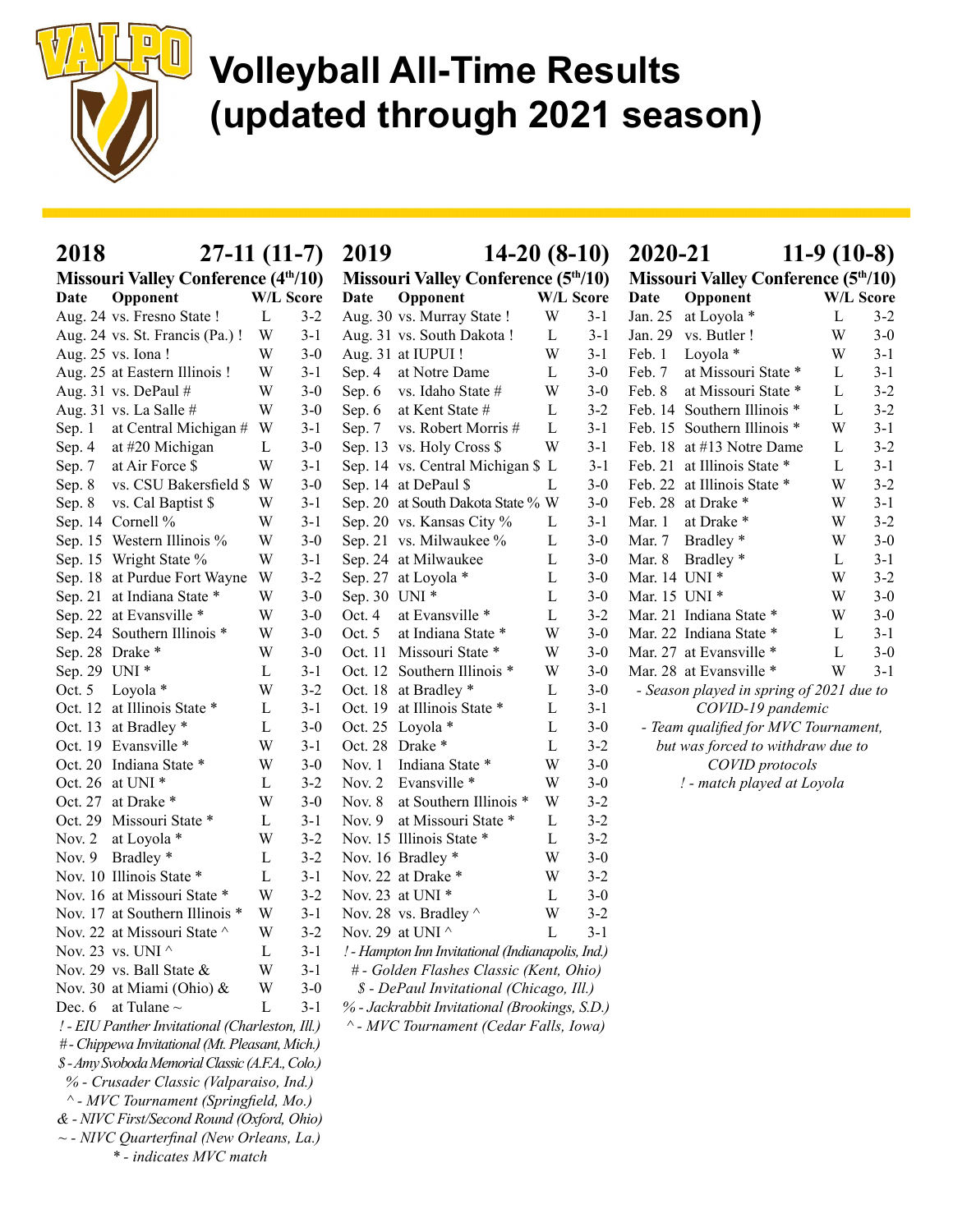

#### 2021 26-10 (12-6)

| Missouri Valley Conference (t-3rd/10) |                                                  |             |                  |  |  |  |  |  |  |  |  |
|---------------------------------------|--------------------------------------------------|-------------|------------------|--|--|--|--|--|--|--|--|
| Date                                  | Opponent                                         |             | <b>W/L Score</b> |  |  |  |  |  |  |  |  |
|                                       | Aug. 28 vs. UC Santa Barbara ! W                 |             | $3-2$            |  |  |  |  |  |  |  |  |
|                                       | Aug. 28 vs. Illinois !                           | L           | $3 - 0$          |  |  |  |  |  |  |  |  |
|                                       | Aug. 29 at Milwaukee!                            | W           | $3-2$            |  |  |  |  |  |  |  |  |
| Sep. 3                                | vs. UNC Asheville #                              | W           | $3 - 0$          |  |  |  |  |  |  |  |  |
| Sep. 3                                | at Tennessee Tech #                              | W           | $3 - 2$          |  |  |  |  |  |  |  |  |
| Sep. 4                                | vs. South Alabama #                              | W           | $3 - 2$          |  |  |  |  |  |  |  |  |
| Sep. 10                               | vs. Youngstown State \$W                         |             | $3-0$            |  |  |  |  |  |  |  |  |
| Sep. 11                               | at Toledo \$                                     | W           | $3 - 2$          |  |  |  |  |  |  |  |  |
| Sep. 11                               | vs. South Dakota State \$L                       |             | $3 - 0$          |  |  |  |  |  |  |  |  |
| Sep. 17                               | vs. Western Illinois %                           | W           | $3 - 0$          |  |  |  |  |  |  |  |  |
| Sep. 17                               | at SIUE %                                        | W           | $3 - 0$          |  |  |  |  |  |  |  |  |
| Sep. 24                               | at Southern Illinois *                           | W           | $3-1$            |  |  |  |  |  |  |  |  |
| Sep. 25                               | at Missouri State *                              | L           | $3 - 1$          |  |  |  |  |  |  |  |  |
| Oct. 1                                | Indiana State *                                  | W           | $3 - 0$          |  |  |  |  |  |  |  |  |
| Oct. 2                                | Evansville *                                     | W           | $3-1$            |  |  |  |  |  |  |  |  |
| Oct. 4                                | Drake*                                           | W           | $3 - 2$          |  |  |  |  |  |  |  |  |
| Oct. 8                                | at Loyola *                                      | L           | $3 - 0$          |  |  |  |  |  |  |  |  |
| Oct. 15                               | at Bradley *                                     | L           | $3 - 1$          |  |  |  |  |  |  |  |  |
| Oct. 16                               | at Illinois State *                              | L           | $3 - 2$          |  |  |  |  |  |  |  |  |
| Oct. 22                               | Missouri State *                                 | W           | $3 - 0$          |  |  |  |  |  |  |  |  |
| Oct. 23                               | Southern Illinois *                              | W           | $3 - 0$          |  |  |  |  |  |  |  |  |
| Oct. 29                               | at Evansville *                                  | W           | $3 - 1$          |  |  |  |  |  |  |  |  |
| Oct. 30                               | at Indiana State *                               | $\mathbf L$ | $3 - 1$          |  |  |  |  |  |  |  |  |
| Nov. 1                                | UNI <sup>*</sup>                                 | W           | $3 - 1$          |  |  |  |  |  |  |  |  |
| Nov. 5                                | Loyola *                                         | W           | $3-0$            |  |  |  |  |  |  |  |  |
| Nov. 12                               | Illinois State *                                 | L           | $3 - 1$          |  |  |  |  |  |  |  |  |
| Nov. 13                               | Bradley *                                        | W           | $3 - 1$          |  |  |  |  |  |  |  |  |
| Nov. 19                               | at UNI <sup>*</sup>                              | W           | $3 - 1$          |  |  |  |  |  |  |  |  |
| <b>Nov. 20</b>                        | at Drake *                                       | W           | $3 - 1$          |  |  |  |  |  |  |  |  |
| Nov. 25                               | vs. Evansville ^                                 | W           | $3 - 1$          |  |  |  |  |  |  |  |  |
| Nov. 26                               | vs. Loyola ^                                     | $\mathbf L$ | $3 - 2$          |  |  |  |  |  |  |  |  |
| Dec. 2                                | Butler &                                         | W           | $3 - 0$          |  |  |  |  |  |  |  |  |
| Dec. 3                                | Toledo &                                         | W           | $3 - 0$          |  |  |  |  |  |  |  |  |
| Dec. 6                                | Evansville $\sim$                                | W           | $3 - 0$          |  |  |  |  |  |  |  |  |
|                                       | Dec. 10 UConn +                                  | W           | $3 - 0$          |  |  |  |  |  |  |  |  |
|                                       | Dec. $12$ UNLV =                                 | L           | $3 - 0$          |  |  |  |  |  |  |  |  |
|                                       | ! - Panther Invitational (Milwaukee, Wis.)       |             |                  |  |  |  |  |  |  |  |  |
|                                       | #- Golden Eagle Invitational (Cookeville, Tenn.) |             |                  |  |  |  |  |  |  |  |  |
|                                       | \$ - Blue & Gold Tournament (Toledo, Ohio)       |             |                  |  |  |  |  |  |  |  |  |

- % SIUE Cougar Classic (Edwardsville, Ill.) ^ - MVC Tournament (Normal, Ill.)
- & NIVC First/Second Round (Valparaiso, Ind.)
- $\sim$  NIVC Quarterfinal (Valparaiso, Ind.)
- + NIVC Semifinal (Valparaiso, Ind.)
- = NIVC Championship (Valparaiso, Ind.) \* - indicates MVC match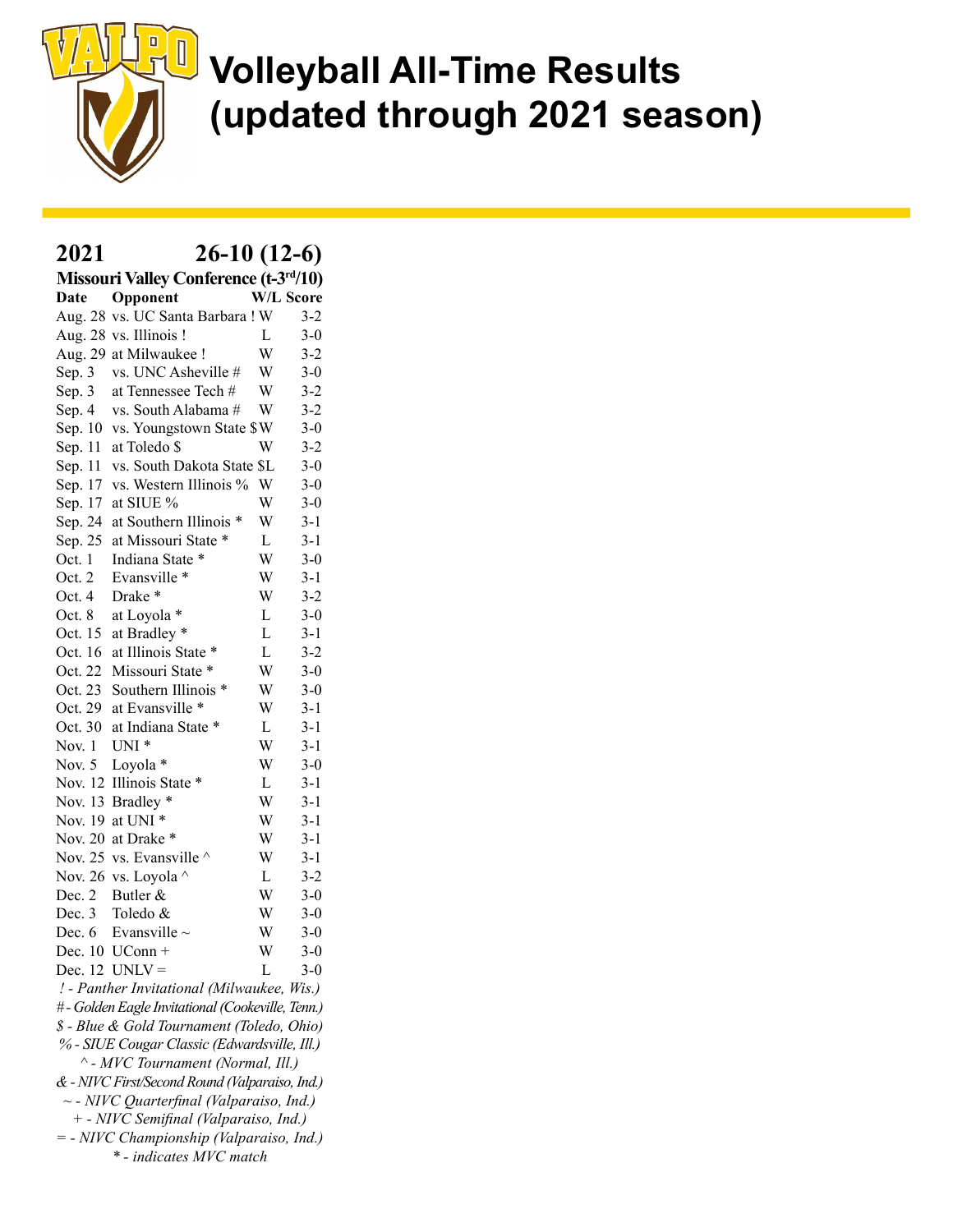

| Opponent                         | First mtg. | Last mtg. | <b>Record</b> | Opponent                   | First mtg. | Last mtg. | Record    |
|----------------------------------|------------|-----------|---------------|----------------------------|------------|-----------|-----------|
| Air Force                        | 2018       | 2018      | $1-0$         | Fairfield                  | 2002       | 2005      | $2 - 0$   |
| Akron                            | 1987       | 1992      | $3 - 5$       | Florida International      | 1992       | 1992      | $0 - 1$   |
| Alabama                          | 1996       | 2000      | $0 - 2$       | Fordham                    | 2003       | 2003      | $1-0$     |
| Alabama State                    | 2013       | 2013      | $1-0$         | Fresno State               | 1988       | 2018      | $0 - 2$   |
| Albany                           | 2004       | 2004      | $1-0$         | Franklin                   | 1979       | 1981      | $0 - 3$   |
| Anderson                         | 1981       | 1982      | $1 - 1$       | Furman                     | 2008       | 2008      | $1-0$     |
| Appalachian State                | 2010       | 2010      | $1-0$         | Georgetown                 | 1998       | 2002      | $0 - 2$   |
| Arkansas                         | 2004       | 2004      | $0 - 1$       | George Washington          | 2014       | 2014      | $1-0$     |
| Arkansas-Pine Bluff              | 2013       | 2013      | $1-0$         | George Williams            | 1979       | 1980      | $0 - 4$   |
| Arkansas State                   | 1991       | 1991      | $0 - 1$       | Gonzaga                    | 1988       | 1988      | $0 - 1$   |
| Army                             | 2013       | 2016      | $2 - 0$       | Goshen                     | 1979       | 1982      | $3 - 1$   |
| Ashland                          | 1985       | 1985      | $0 - 1$       | <b>Grand Valley State</b>  | 1980       | 1982      | $0 - 3$   |
| <b>Austin Peay</b>               | 1989       | 2016      | $3-0$         | Green Bay                  | 1988       | 2016      | $24 - 13$ |
| <b>Ball State</b>                | 1984       | 2018      | $2-9$         | Hanover                    | 1980       | 1980      | $1-0$     |
| Baylor                           | 1992       | 1992      | $0 - 1$       | Hartford                   | 2010       | 2010      | $1-0$     |
| Belmont                          | 2005       | 2005      | $1-0$         | <b>High Point</b>          | 2006       | 2006      | $1-0$     |
| Bethel (Ind.)                    | 1980       | 1980      | $1-0$         | Hofstra                    | 2004       | 2016      | $2 - 1$   |
| Binghamton                       | 2007       | 2017      | $2 - 0$       | <b>Holy Cross</b>          | 2019       | 2019      | $1-0$     |
| <b>Boston College</b>            | 1991       | 1991      | $1-0$         | Huntington                 | 1979       | 1984      | $3 - 2$   |
| <b>Bowling Green</b>             | 1997       | 2016      | $0 - 4$       | Idaho                      | 1994       | 2006      | $1 - 1$   |
| <b>Bradley</b>                   | 1984       | 2021      | $13 - 12$     | Idaho State                | 2019       | 2019      | $1-0$     |
| Bucknell                         | 1995       | 2003      | $2 - 0$       | Illinois                   | 2021       | 2021      | $0 - 1$   |
| Buffalo                          | 1995       | 2013      | $4 - 2$       | Illinois Central           | 1979       | 1983      | $2 - 1$   |
| Butler                           | 1979       | 2021      | $11 - 27$     | Illinois State             | 2006       | 2021      | $3 - 12$  |
| Cal Baptist                      | 2018       | 2018      | $1-0$         | Illinois Tech              | 1986       | 1991      | $2 - 3$   |
| CSU Bakersfield                  | 2016       | 2018      | $2 - 1$       | Indiana                    | 1994       | 2012      | $1 - 4$   |
| Cal State Fullerton              | 2003       | 2003      | $1-0$         | Indiana Central *          | 1980       | 1984      | $3 - 5$   |
| California                       | 2005       | 2005      | $0 - 1$       | Indiana State              | 1979       | 2021      | $16-16$   |
| Calvin                           | 1980       | 1980      | $1-0$         | Indiana State-Evansville # | 1981       | 1981      | $1-0$     |
| Campbell                         | 2014       | 2014      | $0 - 1$       | Indiana Tech               | 1979       | 1980      | $0 - 4$   |
| Carroll                          | 1981       | 1981      | $0 - 1$       | Iona                       | 2018       | 2018      | $1-0$     |
| Carthage                         | 1980       | 1984      | $5 - 2$       | Iowa                       | 1993       | 2013      | $1 - 2$   |
| Centenary                        | 2003       | 2009      | $9-0$         | Iowa State                 | 1990       | 2006      | $0 - 4$   |
| <b>Central Connecticut State</b> | 1994       | 1997      | $3-0$         | IPFW/Purdue Fort Wayne     | 1980       | 2018      | $11 - 12$ |
| Central Michigan                 | 2000       | 2019      | $4 - 3$       | <b>IUPUI</b>               | 1979       | 2019      | $23 - 13$ |
| Charleston Southern              | 1994       | 1998      | $2 - 0$       | Jacksonville               | 2002       | 2002      | $1-0$     |
| Chattanooga                      | 2012       | 2015      | $2 - 0$       | James Madison              | 1994       | 2001      | $2 - 1$   |
| Chicago State                    | 1981       | 2017      | $45-1$        | Kansas                     | 2011       | 2011      | $0 - 1$   |
| Cincinnati                       | 1991       | 1996      | $3-0$         | Kansas State               | 1984       | 1995      | $0 - 1$   |
| Clemson                          | 1988       | 1988      | $0 - 1$       | Kennedy-King               | 1982       | 1982      | $1-0$     |
| Cleveland State                  | 1985       | 2016      | $20 - 17$     | Kennesaw State             | 2006       | 2015      | $2 - 0$   |
| Colorado                         | 2009       | 2009      | $0 - 1$       | Kent State                 | 1994       | 2019      | $1 - 2$   |
| Concordia                        | 1979       | 1982      | $1 - 1$       | Kentucky                   | 2001       | 2004      | $0 - 2$   |
| UConn                            | 2021       | 2021      | $1-0$         | Lake Michigan              | 1980       | 1980      | $0 - 1$   |
| Cornell                          | 2017       | 2018      | $2 - 0$       | Lamar                      | 1996       | 1996      | $1-0$     |
| Dartmouth                        | $2000\,$   | 2000      | $1-0$         | La Salle                   | 2010       | 2018      | $2 - 0$   |
| Dayton                           | 1983       | 1992      | $10 - 8$      | Lehigh                     | 2002       | 2002      | $1-0$     |
| Delaware                         | 1996       | 1996      | $1-0$         | Lewis                      | 1979       | 1989      | $1-9$     |
| DePaul                           | 1982       | 2019      | 14-19         | Lipscomb                   | 2011       | 2011      | $0 - 1$   |
| Drake                            | 1986       | 2021      | $12 - 4$      | Long Island                | 2002       | 2002      | $1-0$     |
| Duquesne                         | 2007       | 2016      | $1 - 1$       | Louisville                 | 1987       | 2008      | $1 - 1$   |
| Earlham                          | 1980       | 1980      | $1-0$         | Loyola                     | 1983       | 2021      | $21 - 32$ |
| <b>East Tennessee State</b>      | 2003       | 2003      | $1-0$         | Manchester                 | 1979       | 1982      | $4 - 0$   |
| Eastern Illinois                 | 1984       | 2018      | $6 - 13$      | Marian                     | 1986       | 1987      | $1 - 1$   |
| Eastern Kentucky                 | 1997       | 2015      | $3-0$         | Marion \$                  | 1982       | 1982      | $1-0$     |
| Eastern Michigan                 | 1990       | 2013      | 3-4           | Marquette                  | 1981       | 2005      | $9 - 14$  |
| Eastern Washington               | 1991       | 1991      | $0 - 1$       | Marshall                   | 1995       | 2007      | $2 - 0$   |
| Elon                             | 2015       | 2015      | $1-0$         | Maryland Eastern Shore     | 2009       | 2013      | $2 - 0$   |
| Emporia                          | 1987       | 1987      | $0 - 1$       | McNeese State              | 2017       | 2017      | $1-0$     |
| Evansville                       | 1980       | 2021      | $15 - 12$     | Memphis %                  | 1988       | 2013      | $0 - 2$   |
|                                  |            |           |               | Miami (Ohio)               | 1982       | 2018      | $4 - 3$   |